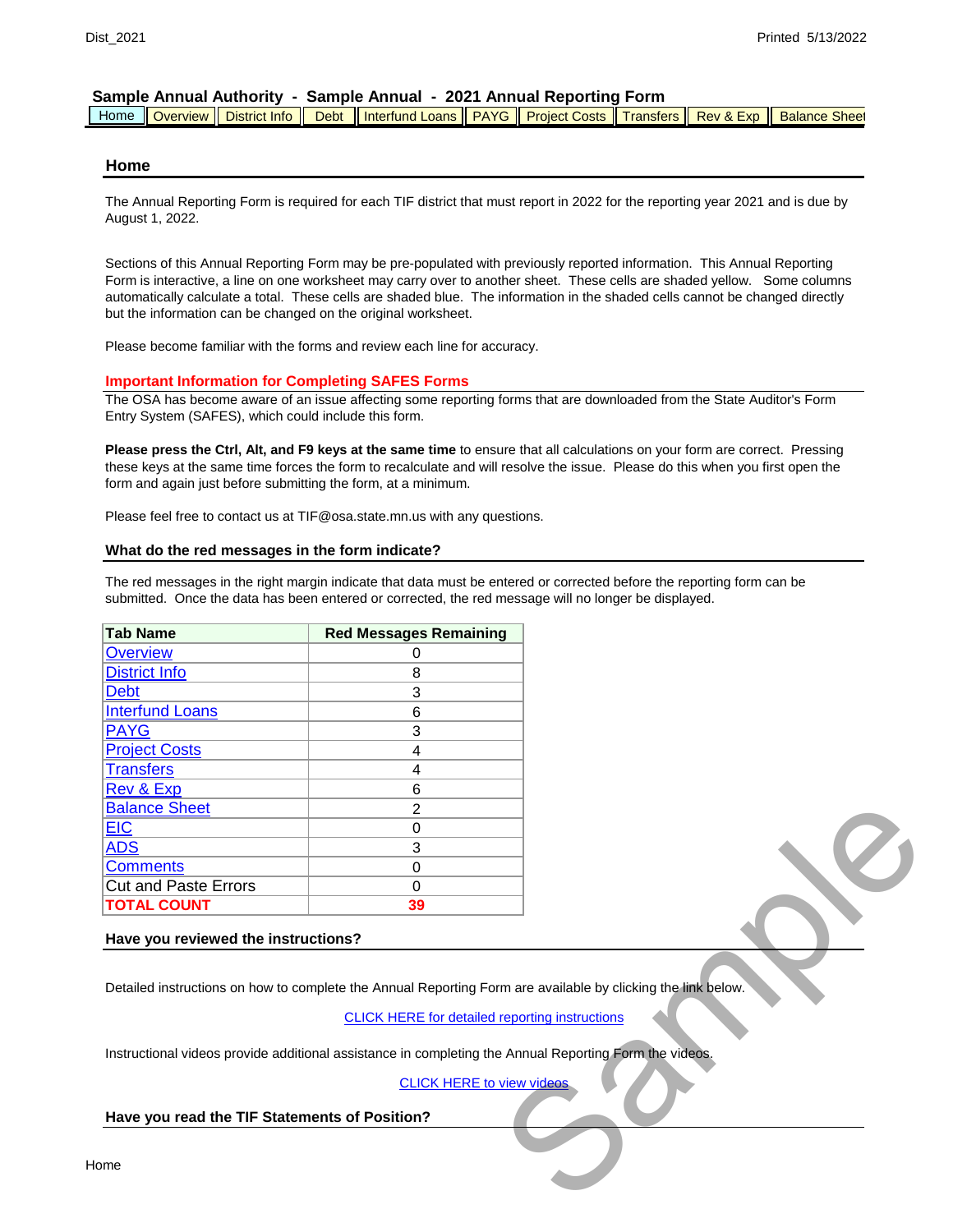The Office of the State Auditor (OSA) prepares Statements of Position to provide an educational resource to local governments, auditors and the public. Statements of Position are not legal advice and should not be relied upon in lieu of legal advice.

#### CLICK HERE for a list of all TIF Statements of Position

#### **Have you saved your files?**

Use the SAVE AS command and choose the location to save your files on your computer. Otherwise, they will be saved to a temporary location, making them difficult to locate when you are ready to upload.

#### **Are your calculations too slow?**

If the calculations are too slow, change the calculation options from automatic to manual. For information regarding how to change the calculation process, please see the following link to Microsoft.

[C](http://office.microsoft.com/en-us/excel-help/change-formula-recalculation-iteration-or-precision-HP010342231.aspx?CTT=1%20-%20BMchange_when_a_worksheet_or_workbook_r)LICK HERE for Microsoft Change formula recalculation, iteration, or precision

"Change when a worksheet or workbook recalculates"

#### **Do you need additional forms?**

A TIF District Annual Reporting Form is required to be submitted for a TIF district beginning with the year the district is certified. If you have a new TIF district that needs to be reported for 2021, please email the OSA as soon as possible. For new TIF districts, you must complete a TIF Plan Collection Form through SAFES (State Auditor's Form Entry System) before a 2021 District Annual Form can be generated. If you have a new pooled debt issue to be reported for 2021, please email the OSA.

#### TIF@osa.state.mn.us

#### **Was this TIF District recently decertified?**

If a district has recently been decertified, please print and complete a Confirmation of Decertification Form from our website. Complete and sign Part A, and send the form to your County Auditor. He or she will verify the information and sign Part B. It is the authority's responsibility to make sure the OSA receives a fully completed decertification form.

#### [C](https://www.osa.state.mn.us/forms-deadlines/forms/tif-forms/)onfirmation of Decertification Form

If the district is decertified before the maximum duration limit identified in the TIF Act is reached, please submit a copy of the city council's resolution to decertify the district in addition to the Confirmation of Decertification.

#### **Do you have additional information to share with our office?**

A comment box is available at the end of the reporting form. Please use the comment box as needed to share information that may be pertinent to the reporting form. If your comment exceeds the space available on the reporting form, you may email the OSA to share the information. See use the comment box as needed to share information that<br>the space available on the reporting form, you may email the<br>te.mn.us

[T](mailto:TIF@osa.state.mn.us)IF@osa.state.mn.us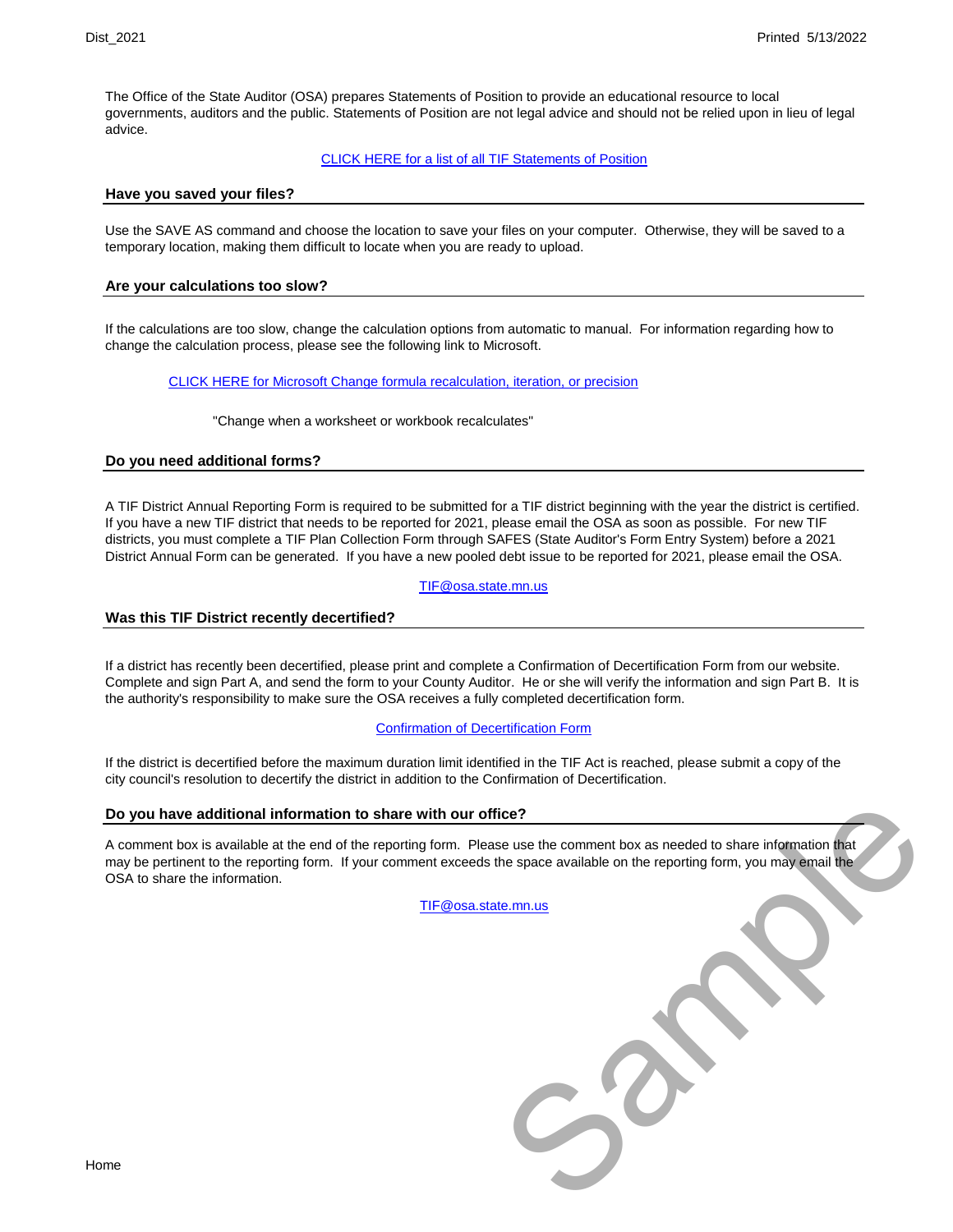| Home                                                                            | Sample Annual Authority - Sample Annual - 2021 Annual Reporting Form<br>Overview<br><b>Debt</b><br><b>District Info</b>                                                                                                                                                                                        | Interfund Loans   PAYG   Project Costs   Transfers   Rev & Exp<br><b>Balance Sheet</b> |
|---------------------------------------------------------------------------------|----------------------------------------------------------------------------------------------------------------------------------------------------------------------------------------------------------------------------------------------------------------------------------------------------------------|----------------------------------------------------------------------------------------|
|                                                                                 | Tax Increment Financing Annual Reporting Form for the Year Ended December 31, 2021                                                                                                                                                                                                                             |                                                                                        |
| $\mathbf{1}$<br>$\overline{2}$<br>3<br>$\overline{\mathbf{4}}$<br>5<br>$6 \mid$ | <b>TIF District Name:</b><br>Development Authority:<br>District Type:<br>County Where TIF District is Located:<br>County Identification Number, if any:<br>For Economic Development districts only: (choose "Not Applicable" for all other districts)                                                          | <b>Sample Annual</b><br>Sample Annual Authority                                        |
|                                                                                 | a Is the Small City Exception being used?<br>b Is the district used for a Workforce Housing Project?                                                                                                                                                                                                           | Not Applicable<br>Not Applicable                                                       |
| $\overline{7}$<br>8                                                             | Is this TIF district in a fiscal disparities area?<br>If yes, under what option?                                                                                                                                                                                                                               | No<br>Not Applicable                                                                   |
|                                                                                 | <b>Original TIF Plan Information</b>                                                                                                                                                                                                                                                                           |                                                                                        |
| 9<br>10<br>11                                                                   | TIF Plan Approval Date:<br><b>Certification Request Date:</b><br><b>Certification Date:</b>                                                                                                                                                                                                                    |                                                                                        |
|                                                                                 | <b>District Duration</b>                                                                                                                                                                                                                                                                                       |                                                                                        |
| 12<br>13                                                                        | Month and year of first receipt of tax increment (actual or anticipated):<br>Required Decertification Date:                                                                                                                                                                                                    |                                                                                        |
|                                                                                 | TIF Plan Estimates - Original Plan<br>1/0/1900                                                                                                                                                                                                                                                                 | 1/0/1900                                                                               |
| 14<br>15<br>16<br>17<br>18                                                      | <b>ESTIMATED TAX INCREMENT REVENUES</b> (from tax increment generated by the district)<br>Tax increment revenues distributed from the county<br>Interest and investment earnings<br>Sales/lease proceeds<br><b>TIF Credits</b><br><b>Total Estimated Tax Increment Revenues</b>                                | \$<br>$\bf{0}$                                                                         |
|                                                                                 | <b>ESTIMATED PROJECT/FINANCING COSTS</b> (to be paid or financed with tax increment)                                                                                                                                                                                                                           |                                                                                        |
| 19<br>20<br>21<br>22<br>23<br>24<br>25<br>26                                    | Project costs<br>Land/building acquisition<br>Site improvements/preparation costs<br><b>Utilities</b><br>Other public improvements<br>Construction of affordable housing<br>Small city authorized costs, if not already included above<br>Administrative costs<br><b>Estimated Tax Increment Project Costs</b> | \$<br>n                                                                                |
| 27                                                                              | Estimated financing costs<br>Interest expense                                                                                                                                                                                                                                                                  |                                                                                        |
| 28                                                                              | <b>Total Estimated Project/Financing Costs to be Paid From Tax Increment</b>                                                                                                                                                                                                                                   | 0                                                                                      |
| 29                                                                              | <b>ESTIMATED FINANCING</b><br>Total amount of bonds to be issued                                                                                                                                                                                                                                               | 1/0/1900                                                                               |
| Overview                                                                        |                                                                                                                                                                                                                                                                                                                | Page 1 of 19                                                                           |

**Overview**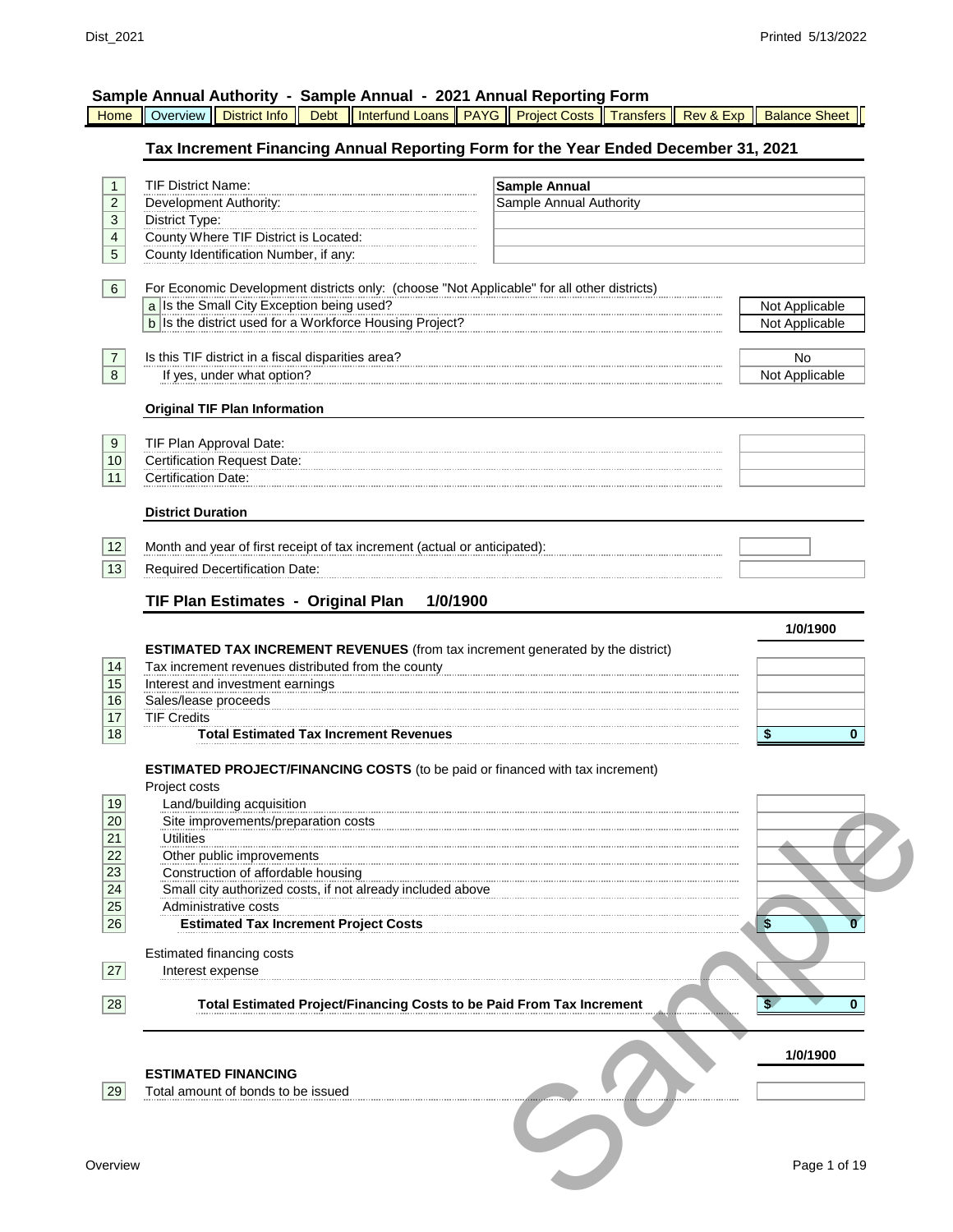| Home                           | Overview                                                                                                                                                                            | District Info                                                                      | <b>Debt</b> | <b>Interfund Loans</b>                                                                                                                                                                 | $\parallel$ PAYG | <b>Project Costs</b> | <b>Transfers</b> | Rev & Exp | <b>Balance Shee</b>  |  |  |  |
|--------------------------------|-------------------------------------------------------------------------------------------------------------------------------------------------------------------------------------|------------------------------------------------------------------------------------|-------------|----------------------------------------------------------------------------------------------------------------------------------------------------------------------------------------|------------------|----------------------|------------------|-----------|----------------------|--|--|--|
|                                |                                                                                                                                                                                     | <b>District Information</b>                                                        |             |                                                                                                                                                                                        |                  |                      |                  |           |                      |  |  |  |
|                                | <b>Special Legislation</b>                                                                                                                                                          |                                                                                    |             |                                                                                                                                                                                        |                  |                      |                  |           |                      |  |  |  |
| $\mathbf{1}$                   |                                                                                                                                                                                     |                                                                                    |             | Was any special legislation enacted for this district?                                                                                                                                 |                  |                      |                  |           | Select One           |  |  |  |
| $\overline{2}$                 | Α                                                                                                                                                                                   | B                                                                                  |             | C                                                                                                                                                                                      | D                |                      |                  |           |                      |  |  |  |
|                                | Year                                                                                                                                                                                | Chapter                                                                            |             | Article                                                                                                                                                                                | Section          |                      |                  |           |                      |  |  |  |
| $\mathbf{1}$<br>$\overline{2}$ |                                                                                                                                                                                     |                                                                                    |             |                                                                                                                                                                                        |                  |                      |                  |           |                      |  |  |  |
| $\mathbf{3}$                   |                                                                                                                                                                                     |                                                                                    |             |                                                                                                                                                                                        |                  |                      |                  |           |                      |  |  |  |
| $\overline{4}$<br>5            |                                                                                                                                                                                     |                                                                                    |             |                                                                                                                                                                                        |                  |                      |                  |           |                      |  |  |  |
| 6                              |                                                                                                                                                                                     |                                                                                    |             |                                                                                                                                                                                        |                  |                      |                  |           |                      |  |  |  |
| $\overline{7}$<br>$\bf 8$      |                                                                                                                                                                                     |                                                                                    |             |                                                                                                                                                                                        |                  |                      |                  |           |                      |  |  |  |
| 9                              |                                                                                                                                                                                     |                                                                                    |             |                                                                                                                                                                                        |                  |                      |                  |           |                      |  |  |  |
| 10                             |                                                                                                                                                                                     |                                                                                    |             |                                                                                                                                                                                        |                  |                      |                  |           |                      |  |  |  |
| 3                              |                                                                                                                                                                                     | <b>Captured Tax Capacity</b>                                                       |             | (Only select "Not Applicable" if Decertified or Entirely Tax Exempt)                                                                                                                   |                  |                      |                  |           | Select One           |  |  |  |
|                                |                                                                                                                                                                                     |                                                                                    |             |                                                                                                                                                                                        |                  |                      |                  |           | 2021 Amount          |  |  |  |
| 4                              |                                                                                                                                                                                     | Current net tax capacity                                                           |             |                                                                                                                                                                                        |                  |                      |                  | +         |                      |  |  |  |
| $\sqrt{5}$<br>6                |                                                                                                                                                                                     | Original net tax capacity<br>Captured net tax capacity (If negative, show \$0)     |             |                                                                                                                                                                                        |                  |                      |                  | \$<br>$=$ | $\mathbf{0}$         |  |  |  |
|                                |                                                                                                                                                                                     |                                                                                    |             |                                                                                                                                                                                        |                  |                      |                  |           |                      |  |  |  |
| 7<br>8                         |                                                                                                                                                                                     | Fiscal disparity deduction, if applicable (option B)                               |             |                                                                                                                                                                                        |                  |                      |                  |           |                      |  |  |  |
| 9                              | Captured net tax capacity shared with other taxing jurisdictions<br>Captured net tax capacity retained for tax increment financing (If negative, show \$0)<br>\$<br>$\bf{0}$<br>$=$ |                                                                                    |             |                                                                                                                                                                                        |                  |                      |                  |           |                      |  |  |  |
|                                | <b>Fiscal Disparities</b>                                                                                                                                                           |                                                                                    |             |                                                                                                                                                                                        |                  |                      |                  |           |                      |  |  |  |
| 10                             |                                                                                                                                                                                     |                                                                                    |             | Enter the amount of total increased property taxes to be paid from outside the TIF district from<br>line 33 of the Department of Revenue's fiscal disparity option A calculation form. |                  |                      |                  |           |                      |  |  |  |
|                                | <b>Five-Year Rule</b>                                                                                                                                                               |                                                                                    |             |                                                                                                                                                                                        |                  |                      |                  |           |                      |  |  |  |
| 11                             |                                                                                                                                                                                     |                                                                                    |             | Did one or more of the following actions occur before                                                                                                                                  |                  | ?                    |                  |           | Not Applicable       |  |  |  |
|                                |                                                                                                                                                                                     |                                                                                    |             |                                                                                                                                                                                        |                  |                      |                  |           |                      |  |  |  |
|                                |                                                                                                                                                                                     | If yes, select "Yes" at the appropriate actions:                                   |             |                                                                                                                                                                                        |                  |                      |                  |           |                      |  |  |  |
| 12<br>13                       |                                                                                                                                                                                     | Revenues were paid to a third party<br>Bonds were issued and sold to a third party |             |                                                                                                                                                                                        |                  |                      |                  |           | No<br>N <sub>o</sub> |  |  |  |
|                                |                                                                                                                                                                                     |                                                                                    |             | Binding contracts with a third party were entered into and the revenues will be spent under the contractual                                                                            |                  |                      |                  |           |                      |  |  |  |
| 14 <br>15                      | obligation                                                                                                                                                                          |                                                                                    |             | Activity costs were paid for and revenues are spent to reimburse a party for payment of the activity costs                                                                             |                  |                      |                  |           | <b>No</b><br>۱No     |  |  |  |
| 16                             |                                                                                                                                                                                     |                                                                                    |             | Expenditures were made for housing or public infrastructure purposes as permitted by Minn. Stat. § 469.1763,                                                                           |                  |                      |                  |           |                      |  |  |  |
|                                | subd. 3 (a) (5)                                                                                                                                                                     |                                                                                    |             |                                                                                                                                                                                        |                  |                      |                  |           | /No                  |  |  |  |
|                                |                                                                                                                                                                                     | <b>Statutory County Correction of Error(s)</b>                                     |             |                                                                                                                                                                                        |                  |                      |                  |           |                      |  |  |  |
| 17                             |                                                                                                                                                                                     |                                                                                    |             | Did the county auditor address any error under Minn. Stat. § 469.177, subd. 13 in 2021?<br>(Populated per county; use Comments Tab to note any disagreement)                           |                  |                      |                  |           | No                   |  |  |  |
|                                | <b>Decertification</b>                                                                                                                                                              |                                                                                    |             |                                                                                                                                                                                        |                  |                      |                  |           |                      |  |  |  |
| 18                             |                                                                                                                                                                                     | Has this district been decertified?                                                |             |                                                                                                                                                                                        |                  |                      |                  |           | Select One           |  |  |  |
| 19                             |                                                                                                                                                                                     | <b>Actual Decertification Date:</b>                                                |             |                                                                                                                                                                                        |                  |                      |                  |           |                      |  |  |  |
| District Info                  |                                                                                                                                                                                     |                                                                                    |             |                                                                                                                                                                                        |                  |                      |                  |           | Page 2 of 19         |  |  |  |
|                                |                                                                                                                                                                                     |                                                                                    |             |                                                                                                                                                                                        |                  |                      |                  |           |                      |  |  |  |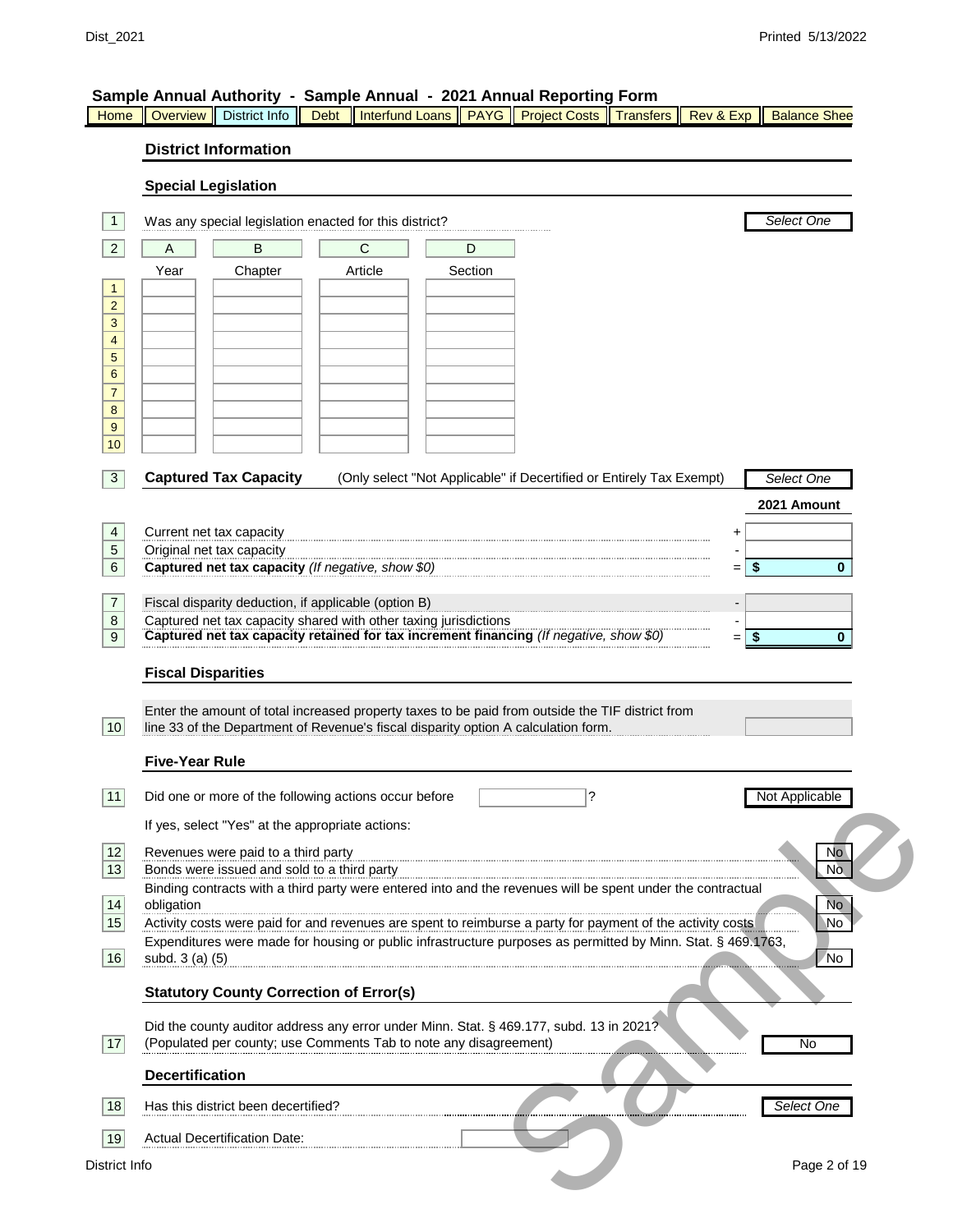|                                                |                             |                                                                 |                                                                                      |                                                            |   |                                                                                                             |         | <b>EIC</b>                                                                                                                                                                                                                                       | <b>ADS</b>                                        |
|------------------------------------------------|-----------------------------|-----------------------------------------------------------------|--------------------------------------------------------------------------------------|------------------------------------------------------------|---|-------------------------------------------------------------------------------------------------------------|---------|--------------------------------------------------------------------------------------------------------------------------------------------------------------------------------------------------------------------------------------------------|---------------------------------------------------|
|                                                |                             |                                                                 |                                                                                      |                                                            |   |                                                                                                             |         |                                                                                                                                                                                                                                                  |                                                   |
|                                                |                             |                                                                 |                                                                                      |                                                            |   |                                                                                                             |         |                                                                                                                                                                                                                                                  |                                                   |
|                                                |                             |                                                                 |                                                                                      |                                                            |   |                                                                                                             |         |                                                                                                                                                                                                                                                  |                                                   |
|                                                |                             |                                                                 |                                                                                      |                                                            |   |                                                                                                             |         |                                                                                                                                                                                                                                                  |                                                   |
|                                                |                             |                                                                 |                                                                                      |                                                            |   |                                                                                                             |         |                                                                                                                                                                                                                                                  |                                                   |
|                                                |                             |                                                                 |                                                                                      |                                                            | А | B                                                                                                           |         | C                                                                                                                                                                                                                                                |                                                   |
|                                                |                             |                                                                 |                                                                                      |                                                            |   |                                                                                                             |         |                                                                                                                                                                                                                                                  |                                                   |
|                                                |                             |                                                                 |                                                                                      |                                                            |   |                                                                                                             |         |                                                                                                                                                                                                                                                  |                                                   |
|                                                |                             |                                                                 |                                                                                      |                                                            |   | S                                                                                                           | \$      | 0                                                                                                                                                                                                                                                |                                                   |
|                                                |                             |                                                                 |                                                                                      |                                                            |   | \$                                                                                                          | \$<br>U |                                                                                                                                                                                                                                                  |                                                   |
|                                                |                             |                                                                 |                                                                                      |                                                            |   |                                                                                                             |         |                                                                                                                                                                                                                                                  | $\Omega$                                          |
| TIF Bond Principal payments from tax increment |                             |                                                                 |                                                                                      |                                                            |   | \$                                                                                                          | \$      | 0                                                                                                                                                                                                                                                |                                                   |
|                                                | <b>Financing &amp; Debt</b> | <b>TIF Principal and Interest</b><br>TIF Refunding bonds issued | pledged to pay an outstanding bond?<br>TIF Bonds issued (other than refunding bonds) | (Do not consider Pay-As-You-Go (PAYG) or interfund loans.) |   | Sample Annual Authority - Sample Annual - 2021 Annual Reporting Form<br><b>Bonds Retired</b><br>Before 2010 |         | Overview   District Info   Debt   Interfund Loans   PAYG   Project Costs   Transfers   Rev & Exp    <br>Since 2010, have you made debt service payments on a TIF bond or non-TIF bond, or are the district's increment<br><b>All Prior Years</b> | <b>Balance Sheet</b><br>Select One<br>2021 Amount |

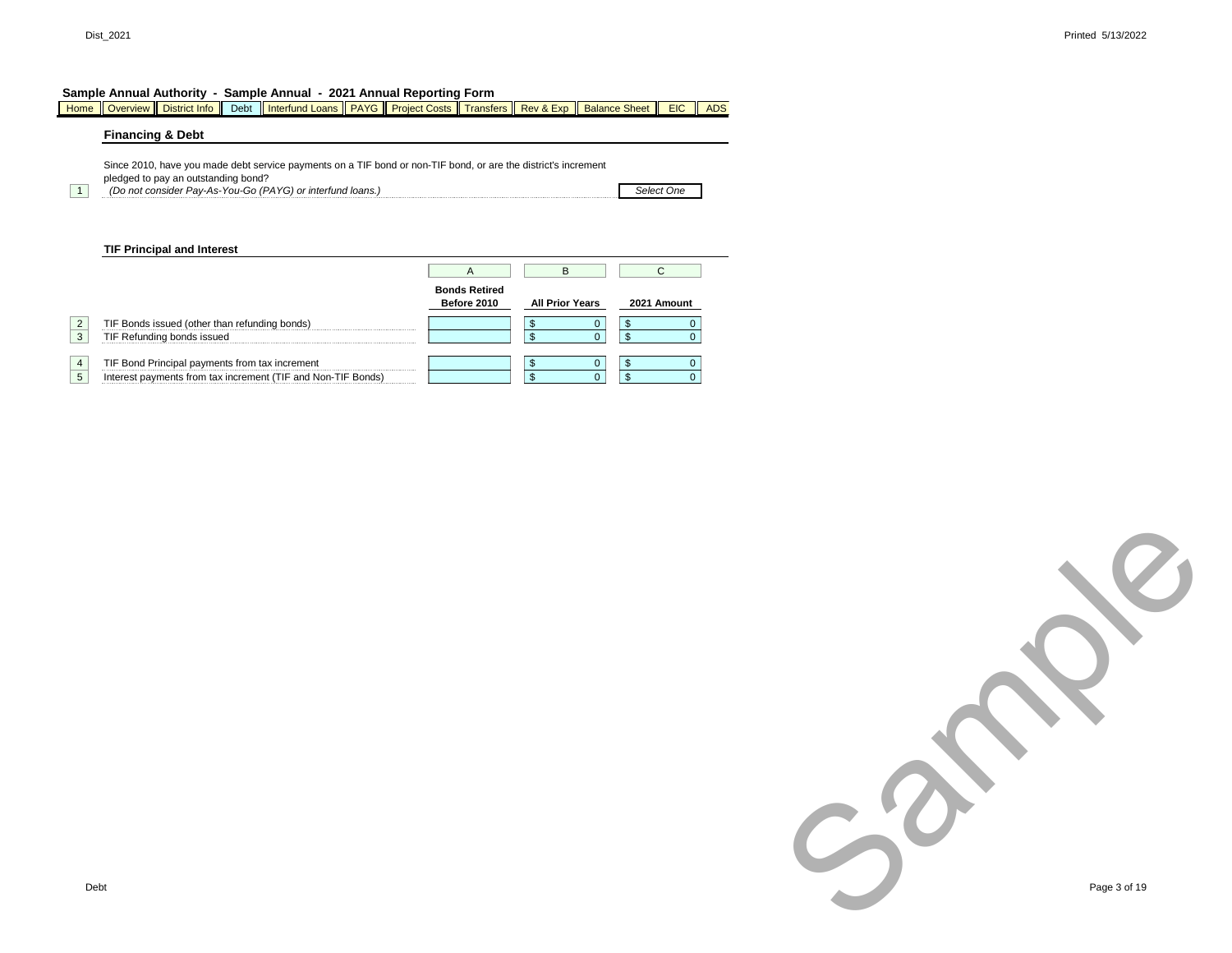|                                         | Key To Drop-Down Menu for "Type"                                                                          |                |                |                  |          |                   |                               |                                                                                                                                                                                                                                                                                                                                                               |                 |                                     |              |
|-----------------------------------------|-----------------------------------------------------------------------------------------------------------|----------------|----------------|------------------|----------|-------------------|-------------------------------|---------------------------------------------------------------------------------------------------------------------------------------------------------------------------------------------------------------------------------------------------------------------------------------------------------------------------------------------------------------|-----------------|-------------------------------------|--------------|
| C - Other TIF Debt<br>D - Non-TIF Bonds | A - General Obligation TIF Bonds<br>B - Revenue TIF Bonds                                                 |                |                |                  |          |                   |                               |                                                                                                                                                                                                                                                                                                                                                               |                 |                                     |              |
|                                         | $\mathsf A$                                                                                               | $\overline{B}$ | $\overline{C}$ | $\boxed{D}$      | E        | $\mathsf F$       | G                             | $\mathsf H$                                                                                                                                                                                                                                                                                                                                                   | $\overline{1}$  | J                                   |              |
|                                         | Name                                                                                                      | Type           | Pooled         | <b>Refunding</b> | Refunded | <b>Issue Date</b> | Final<br><b>Maturity Date</b> | <b>Interest Rate Range</b>                                                                                                                                                                                                                                                                                                                                    | Issue<br>Amount | Amount<br>Refunded (if<br>refunded) |              |
|                                         |                                                                                                           |                |                |                  |          |                   |                               | $\%$<br>$\sim$                                                                                                                                                                                                                                                                                                                                                |                 |                                     |              |
|                                         |                                                                                                           |                |                |                  |          |                   |                               | $\%$<br>$\mathbf{L}$                                                                                                                                                                                                                                                                                                                                          |                 |                                     |              |
|                                         |                                                                                                           |                |                |                  |          |                   |                               | $\%$<br>$\sim$<br>$\%$<br>$\mathbf{L}$                                                                                                                                                                                                                                                                                                                        |                 |                                     |              |
|                                         |                                                                                                           |                |                |                  |          |                   |                               | $\%$<br>$\sim$                                                                                                                                                                                                                                                                                                                                                |                 |                                     |              |
|                                         |                                                                                                           |                |                |                  |          |                   |                               | $\%$<br>$\sim$                                                                                                                                                                                                                                                                                                                                                |                 |                                     |              |
|                                         |                                                                                                           |                |                |                  |          |                   |                               | $\frac{9}{6}$<br>$\mathbf{L}$<br>$% \mathcal{A}\left( \mathcal{A}\right) =\mathcal{A}\left( \mathcal{A}\right)$<br>$\sim$                                                                                                                                                                                                                                     |                 |                                     |              |
|                                         |                                                                                                           |                |                |                  |          |                   |                               | $\%$<br>$\sim$                                                                                                                                                                                                                                                                                                                                                |                 |                                     |              |
|                                         |                                                                                                           |                |                |                  |          |                   |                               | $\frac{9}{6}$<br>$\sim$                                                                                                                                                                                                                                                                                                                                       |                 |                                     |              |
|                                         |                                                                                                           |                |                |                  |          |                   |                               | $\%$<br>$\sim$<br>$\%$<br>$\blacksquare$                                                                                                                                                                                                                                                                                                                      |                 |                                     |              |
|                                         |                                                                                                           |                |                |                  |          |                   |                               | %<br>$\sim$                                                                                                                                                                                                                                                                                                                                                   |                 |                                     |              |
|                                         |                                                                                                           |                |                |                  |          |                   |                               | $\%$<br>$\sim$<br>$\%$<br>$\mathbf{L}$                                                                                                                                                                                                                                                                                                                        |                 |                                     |              |
|                                         |                                                                                                           |                |                |                  |          |                   |                               | $\%$<br>$\sim$                                                                                                                                                                                                                                                                                                                                                |                 |                                     |              |
|                                         |                                                                                                           |                |                |                  |          |                   |                               | $% \left( \left( \left[ \begin{array}{c} 0 & 0 \\ 0 & 0 \\ 0 & 0 \\ 0 & 0 \\ 0 & 0 \\ 0 & 0 \\ 0 & 0 \\ 0 & 0 \\ 0 & 0 \\ 0 & 0 \\ 0 & 0 & 0 \\ 0 & 0 & 0 \\ 0 & 0 & 0 \\ 0 & 0 & 0 \\ 0 & 0 & 0 \\ 0 & 0 & 0 & 0 \\ 0 & 0 & 0 & 0 \\ 0 & 0 & 0 & 0 \\ 0 & 0 & 0 & 0 & 0 \\ 0 & 0 & 0 & 0 & 0 \\ 0 & 0 & 0 & 0 & 0 \\ 0 & 0 & 0 & 0 & 0 \\ 0$<br>$\mathbf{L}$ |                 |                                     |              |
|                                         |                                                                                                           |                |                |                  |          |                   |                               | $\%$<br>$\sim$<br>$\%$<br>$\overline{\phantom{a}}$                                                                                                                                                                                                                                                                                                            |                 |                                     |              |
|                                         |                                                                                                           |                |                |                  |          |                   |                               | $\%$<br>$\mathbb{Z}^2$                                                                                                                                                                                                                                                                                                                                        |                 |                                     |              |
|                                         | Do not consider PAYG and interfund loans. If you need to report additional bonds, please contact the OSA. |                |                |                  |          |                   |                               |                                                                                                                                                                                                                                                                                                                                                               |                 |                                     |              |
|                                         | Comments (500 character limit):                                                                           |                |                |                  |          |                   |                               |                                                                                                                                                                                                                                                                                                                                                               |                 |                                     |              |
|                                         |                                                                                                           |                |                |                  |          |                   |                               |                                                                                                                                                                                                                                                                                                                                                               |                 |                                     |              |
|                                         |                                                                                                           |                |                |                  |          |                   |                               |                                                                                                                                                                                                                                                                                                                                                               |                 |                                     |              |
|                                         |                                                                                                           |                |                |                  |          |                   |                               |                                                                                                                                                                                                                                                                                                                                                               |                 |                                     |              |
|                                         |                                                                                                           |                |                |                  |          |                   |                               |                                                                                                                                                                                                                                                                                                                                                               |                 |                                     |              |
|                                         |                                                                                                           |                |                |                  |          |                   |                               |                                                                                                                                                                                                                                                                                                                                                               |                 |                                     |              |
|                                         |                                                                                                           |                |                |                  |          |                   |                               |                                                                                                                                                                                                                                                                                                                                                               |                 |                                     |              |
| Debt                                    |                                                                                                           |                |                |                  |          |                   |                               |                                                                                                                                                                                                                                                                                                                                                               |                 |                                     | Page 4 of 19 |
|                                         |                                                                                                           |                |                |                  |          |                   |                               |                                                                                                                                                                                                                                                                                                                                                               |                 |                                     |              |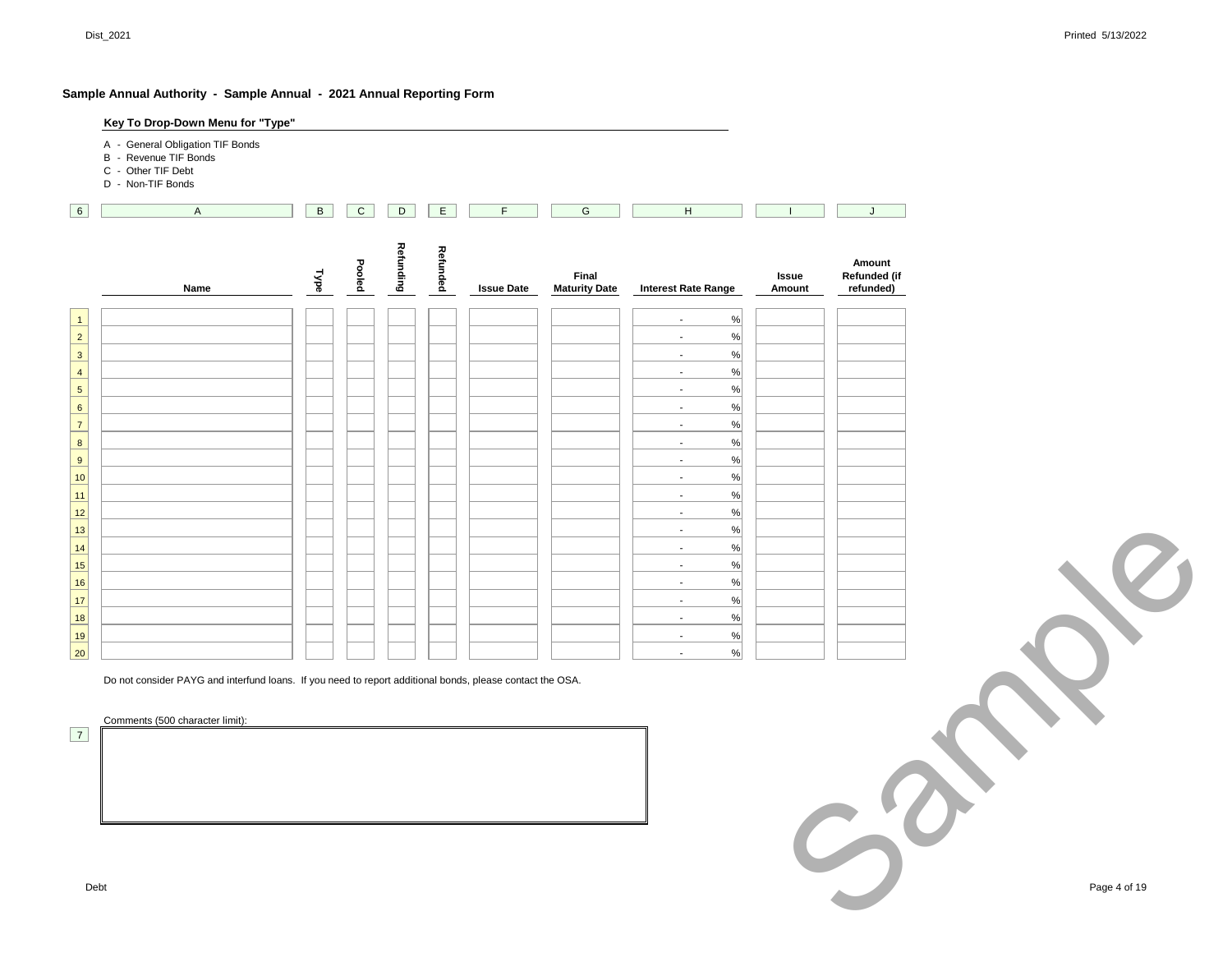| Principal<br>Interest<br>Paid in Prior<br><b>Paid in Prior</b><br><b>Paid in Prior</b><br><b>Paid in Prior</b><br>Years From<br><b>Years From</b><br><b>Due in 2022</b><br><b>Years From</b><br><b>Years From</b><br><b>Due in 2022</b><br>Paid in 2021<br><b>Paid in 2021</b><br><b>Paid in 2021</b><br>Paid in 2021<br>Tax<br>Other<br>From Tax<br>From Other<br><b>Additions in</b><br><b>Additions in</b><br>From Tax<br>Tax<br>Other<br><b>From Tax</b><br>From Other<br>From Tax<br>2021<br>Increment<br><b>Sources</b><br>Increment<br><b>Sources</b><br><b>Prior Years</b><br>Outstanding<br>Increment<br>Increment<br><b>Sources</b><br>Increment<br><b>Sources</b><br>Increment<br>$\mathfrak s$<br>$\mathbf{0}$<br>$\overline{1}$<br>$\overline{2}$<br>$\mathbb{S}$<br>$\mathbf 0$<br>$\overline{\mathbf{3}}$<br>$$\mathbb{S}$$<br>$\mathbf 0$<br>$\frac{4}{1}$<br>$\,$<br>$\mathbf{0}$<br>$\overline{5}$<br>$$\mathbb{S}$$<br>$\mathbf 0$<br>$6\overline{6}$<br>$\mathbb{S}$<br>$\mathbf 0$<br>7 <sup>1</sup><br>$\sqrt[6]{\frac{1}{2}}$<br>$\mathbf{0}$<br>$\boxed{8}$<br>$\frac{1}{2}$<br>$\overline{0}$<br>9<br>$\sqrt[6]{\frac{1}{2}}$<br>$\mathbf 0$<br>10<br>$$\mathbb{S}$$<br>$\overline{0}$<br>$\mathbb{S}$<br>$\mathbf 0$<br>11<br>$\mathbb{S}$<br>$\mathbf{0}$<br>$\overline{12}$<br>$\begin{array}{c c}\n13 \\ \hline\n14\n\end{array}$<br>$$\mathbb{S}$$<br>$\mathbf{0}$<br>$\mathbb{S}$<br>$\mathbf 0$<br>$\frac{1}{15}$<br>$$\mathbb{S}$$<br>$\pmb{0}$<br>$\frac{1}{16}$<br>$\,$<br>$\mathbf 0$<br>$\mathbb{S}$<br>$17$<br>$\overline{0}$<br>18<br>$\mathbb{S}$<br>$\mathbf 0$<br>19<br>$\sqrt[6]{\frac{1}{2}}$<br>$\overline{0}$<br>$\overline{20}$<br>$$\mathbb{S}$$<br>$\overline{0}$<br>$C^{\prime}$<br>Debt | K | L. | ${\sf M}$ | $\mathsf N$ | $\overline{O}$ | P | $\mathsf Q$ | $\mathsf{R}$ | $\mathsf S$ | T | $\sf U$ | $\vee$ | ${\sf W}$    |
|--------------------------------------------------------------------------------------------------------------------------------------------------------------------------------------------------------------------------------------------------------------------------------------------------------------------------------------------------------------------------------------------------------------------------------------------------------------------------------------------------------------------------------------------------------------------------------------------------------------------------------------------------------------------------------------------------------------------------------------------------------------------------------------------------------------------------------------------------------------------------------------------------------------------------------------------------------------------------------------------------------------------------------------------------------------------------------------------------------------------------------------------------------------------------------------------------------------------------------------------------------------------------------------------------------------------------------------------------------------------------------------------------------------------------------------------------------------------------------------------------------------------------------------------------------------------------------------------------------------------------------------------------------------------------------------------------------------------------------------------|---|----|-----------|-------------|----------------|---|-------------|--------------|-------------|---|---------|--------|--------------|
|                                                                                                                                                                                                                                                                                                                                                                                                                                                                                                                                                                                                                                                                                                                                                                                                                                                                                                                                                                                                                                                                                                                                                                                                                                                                                                                                                                                                                                                                                                                                                                                                                                                                                                                                            |   |    |           |             |                |   |             |              |             |   |         |        |              |
|                                                                                                                                                                                                                                                                                                                                                                                                                                                                                                                                                                                                                                                                                                                                                                                                                                                                                                                                                                                                                                                                                                                                                                                                                                                                                                                                                                                                                                                                                                                                                                                                                                                                                                                                            |   |    |           |             |                |   |             |              |             |   |         |        |              |
|                                                                                                                                                                                                                                                                                                                                                                                                                                                                                                                                                                                                                                                                                                                                                                                                                                                                                                                                                                                                                                                                                                                                                                                                                                                                                                                                                                                                                                                                                                                                                                                                                                                                                                                                            |   |    |           |             |                |   |             |              |             |   |         |        |              |
|                                                                                                                                                                                                                                                                                                                                                                                                                                                                                                                                                                                                                                                                                                                                                                                                                                                                                                                                                                                                                                                                                                                                                                                                                                                                                                                                                                                                                                                                                                                                                                                                                                                                                                                                            |   |    |           |             |                |   |             |              |             |   |         |        |              |
|                                                                                                                                                                                                                                                                                                                                                                                                                                                                                                                                                                                                                                                                                                                                                                                                                                                                                                                                                                                                                                                                                                                                                                                                                                                                                                                                                                                                                                                                                                                                                                                                                                                                                                                                            |   |    |           |             |                |   |             |              |             |   |         |        |              |
|                                                                                                                                                                                                                                                                                                                                                                                                                                                                                                                                                                                                                                                                                                                                                                                                                                                                                                                                                                                                                                                                                                                                                                                                                                                                                                                                                                                                                                                                                                                                                                                                                                                                                                                                            |   |    |           |             |                |   |             |              |             |   |         |        |              |
|                                                                                                                                                                                                                                                                                                                                                                                                                                                                                                                                                                                                                                                                                                                                                                                                                                                                                                                                                                                                                                                                                                                                                                                                                                                                                                                                                                                                                                                                                                                                                                                                                                                                                                                                            |   |    |           |             |                |   |             |              |             |   |         |        |              |
|                                                                                                                                                                                                                                                                                                                                                                                                                                                                                                                                                                                                                                                                                                                                                                                                                                                                                                                                                                                                                                                                                                                                                                                                                                                                                                                                                                                                                                                                                                                                                                                                                                                                                                                                            |   |    |           |             |                |   |             |              |             |   |         |        |              |
|                                                                                                                                                                                                                                                                                                                                                                                                                                                                                                                                                                                                                                                                                                                                                                                                                                                                                                                                                                                                                                                                                                                                                                                                                                                                                                                                                                                                                                                                                                                                                                                                                                                                                                                                            |   |    |           |             |                |   |             |              |             |   |         |        |              |
|                                                                                                                                                                                                                                                                                                                                                                                                                                                                                                                                                                                                                                                                                                                                                                                                                                                                                                                                                                                                                                                                                                                                                                                                                                                                                                                                                                                                                                                                                                                                                                                                                                                                                                                                            |   |    |           |             |                |   |             |              |             |   |         |        |              |
|                                                                                                                                                                                                                                                                                                                                                                                                                                                                                                                                                                                                                                                                                                                                                                                                                                                                                                                                                                                                                                                                                                                                                                                                                                                                                                                                                                                                                                                                                                                                                                                                                                                                                                                                            |   |    |           |             |                |   |             |              |             |   |         |        |              |
|                                                                                                                                                                                                                                                                                                                                                                                                                                                                                                                                                                                                                                                                                                                                                                                                                                                                                                                                                                                                                                                                                                                                                                                                                                                                                                                                                                                                                                                                                                                                                                                                                                                                                                                                            |   |    |           |             |                |   |             |              |             |   |         |        |              |
|                                                                                                                                                                                                                                                                                                                                                                                                                                                                                                                                                                                                                                                                                                                                                                                                                                                                                                                                                                                                                                                                                                                                                                                                                                                                                                                                                                                                                                                                                                                                                                                                                                                                                                                                            |   |    |           |             |                |   |             |              |             |   |         |        |              |
|                                                                                                                                                                                                                                                                                                                                                                                                                                                                                                                                                                                                                                                                                                                                                                                                                                                                                                                                                                                                                                                                                                                                                                                                                                                                                                                                                                                                                                                                                                                                                                                                                                                                                                                                            |   |    |           |             |                |   |             |              |             |   |         |        |              |
|                                                                                                                                                                                                                                                                                                                                                                                                                                                                                                                                                                                                                                                                                                                                                                                                                                                                                                                                                                                                                                                                                                                                                                                                                                                                                                                                                                                                                                                                                                                                                                                                                                                                                                                                            |   |    |           |             |                |   |             |              |             |   |         |        |              |
|                                                                                                                                                                                                                                                                                                                                                                                                                                                                                                                                                                                                                                                                                                                                                                                                                                                                                                                                                                                                                                                                                                                                                                                                                                                                                                                                                                                                                                                                                                                                                                                                                                                                                                                                            |   |    |           |             |                |   |             |              |             |   |         |        |              |
|                                                                                                                                                                                                                                                                                                                                                                                                                                                                                                                                                                                                                                                                                                                                                                                                                                                                                                                                                                                                                                                                                                                                                                                                                                                                                                                                                                                                                                                                                                                                                                                                                                                                                                                                            |   |    |           |             |                |   |             |              |             |   |         |        |              |
|                                                                                                                                                                                                                                                                                                                                                                                                                                                                                                                                                                                                                                                                                                                                                                                                                                                                                                                                                                                                                                                                                                                                                                                                                                                                                                                                                                                                                                                                                                                                                                                                                                                                                                                                            |   |    |           |             |                |   |             |              |             |   |         |        |              |
|                                                                                                                                                                                                                                                                                                                                                                                                                                                                                                                                                                                                                                                                                                                                                                                                                                                                                                                                                                                                                                                                                                                                                                                                                                                                                                                                                                                                                                                                                                                                                                                                                                                                                                                                            |   |    |           |             |                |   |             |              |             |   |         |        |              |
|                                                                                                                                                                                                                                                                                                                                                                                                                                                                                                                                                                                                                                                                                                                                                                                                                                                                                                                                                                                                                                                                                                                                                                                                                                                                                                                                                                                                                                                                                                                                                                                                                                                                                                                                            |   |    |           |             |                |   |             |              |             |   |         |        |              |
|                                                                                                                                                                                                                                                                                                                                                                                                                                                                                                                                                                                                                                                                                                                                                                                                                                                                                                                                                                                                                                                                                                                                                                                                                                                                                                                                                                                                                                                                                                                                                                                                                                                                                                                                            |   |    |           |             |                |   |             |              |             |   |         |        |              |
|                                                                                                                                                                                                                                                                                                                                                                                                                                                                                                                                                                                                                                                                                                                                                                                                                                                                                                                                                                                                                                                                                                                                                                                                                                                                                                                                                                                                                                                                                                                                                                                                                                                                                                                                            |   |    |           |             |                |   |             |              |             |   |         |        | Page 5 of 19 |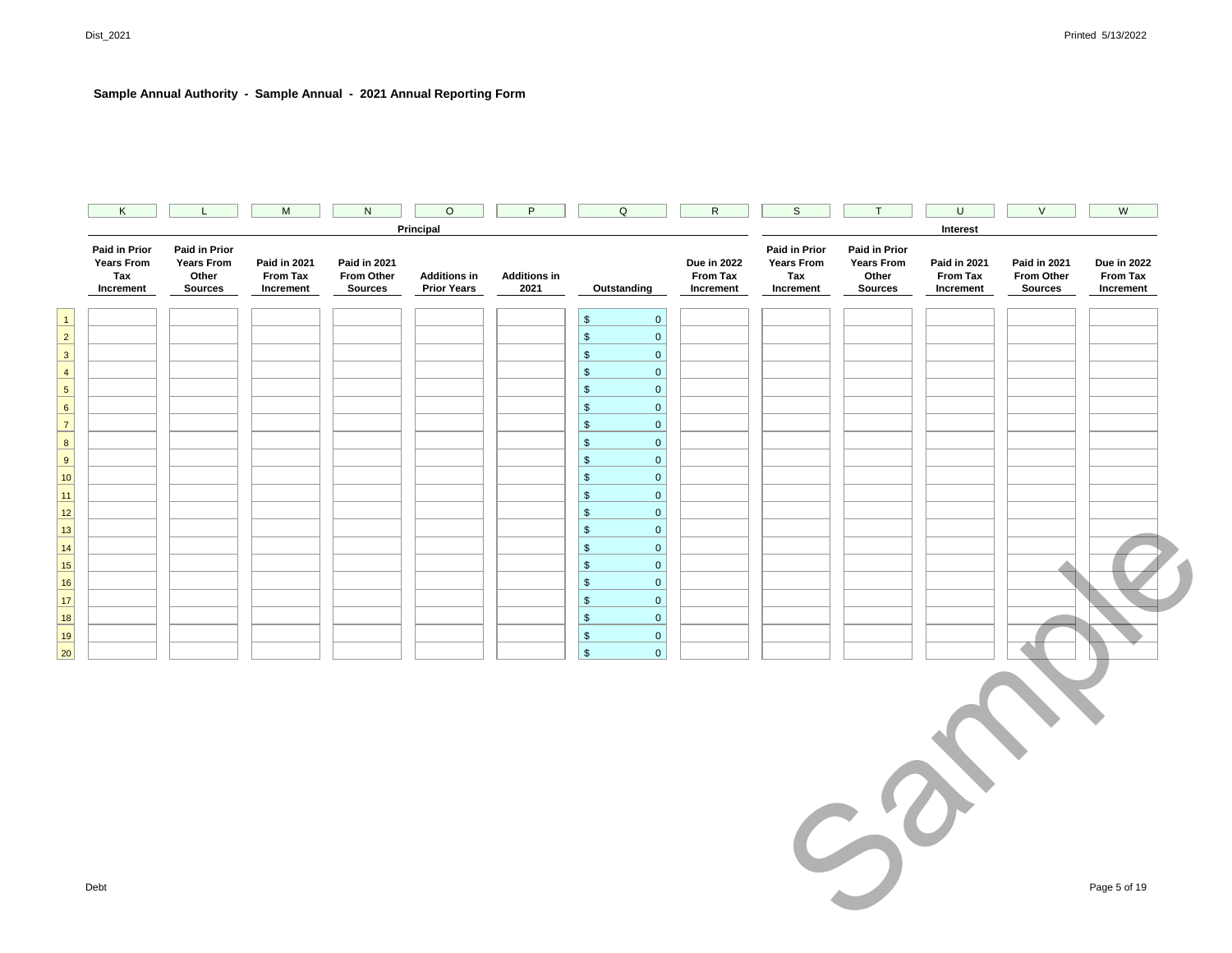Home Overview District Info | Debt | Interfund Loans | PAYG | Project Costs | Transfers | Rev & Exp | Balance

#### **Interfund Loans 1** Does/Did this district have interfund loans outstanding after 2009? **2** Did this district pay interest on interfund loans that were **retired before 2010**? **Interfund Loans** 3 Due to other TIF districts 4 Due to non-tax increment accounts 5 Due from other TIF districts 6 Due from non-tax increment accounts **Principal and Interest 7** Principal payments paid from this district 8 Interest payments paid from this district A || B || C \$ 0 **Interfund Loans Retired Before 2010**  $\begin{array}{|c|c|}\n\hline\n\text{ $s$} & \text{ $0$} \\
\hline\n\text{ $s$} & \text{ $0$} \\
\hline\n\end{array}$  $\begin{array}{ccc} \texttt{\$} & \texttt{\$} & \texttt{\$} & \texttt{\$} \end{array}$ A || B **12/31/2020 12/31/2021**  $\begin{array}{ccc} \text{S} & \text{O} & \end{array}$  $\begin{array}{c|c}\n\text{\$} & \text{\$} \\
\text{\$} & \text{\$} \\
\text{\$} & \text{\$} \n\end{array}$  $\begin{array}{ccc} \text{S} & \text{O} \end{array}$  $\begin{array}{ccc} \text{S} & \text{O} & \end{array}$ **Prior Years** \$ 0  $\begin{array}{ccc} \texttt{\$} & & \texttt{\$} & \texttt{\$} \end{array}$  $\begin{matrix} \text{I} & \text{I} & \text{I} & \text{I} & \text{I} & \text{I} & \text{I} & \text{I} & \text{I} & \text{I} & \text{I} & \text{I} & \text{I} & \text{I} & \text{I} & \text{I} & \text{I} & \text{I} & \text{I} & \text{I} & \text{I} & \text{I} & \text{I} & \text{I} & \text{I} & \text{I} & \text{I} & \text{I} & \text{I} & \text{I} & \text{I} & \text{I} & \text{I} & \text{I} & \text{I} & \text{I}$  $\begin{array}{ccc} \text{S} & \text{O} & \end{array}$ *Select One Select One* **2021 Amount**

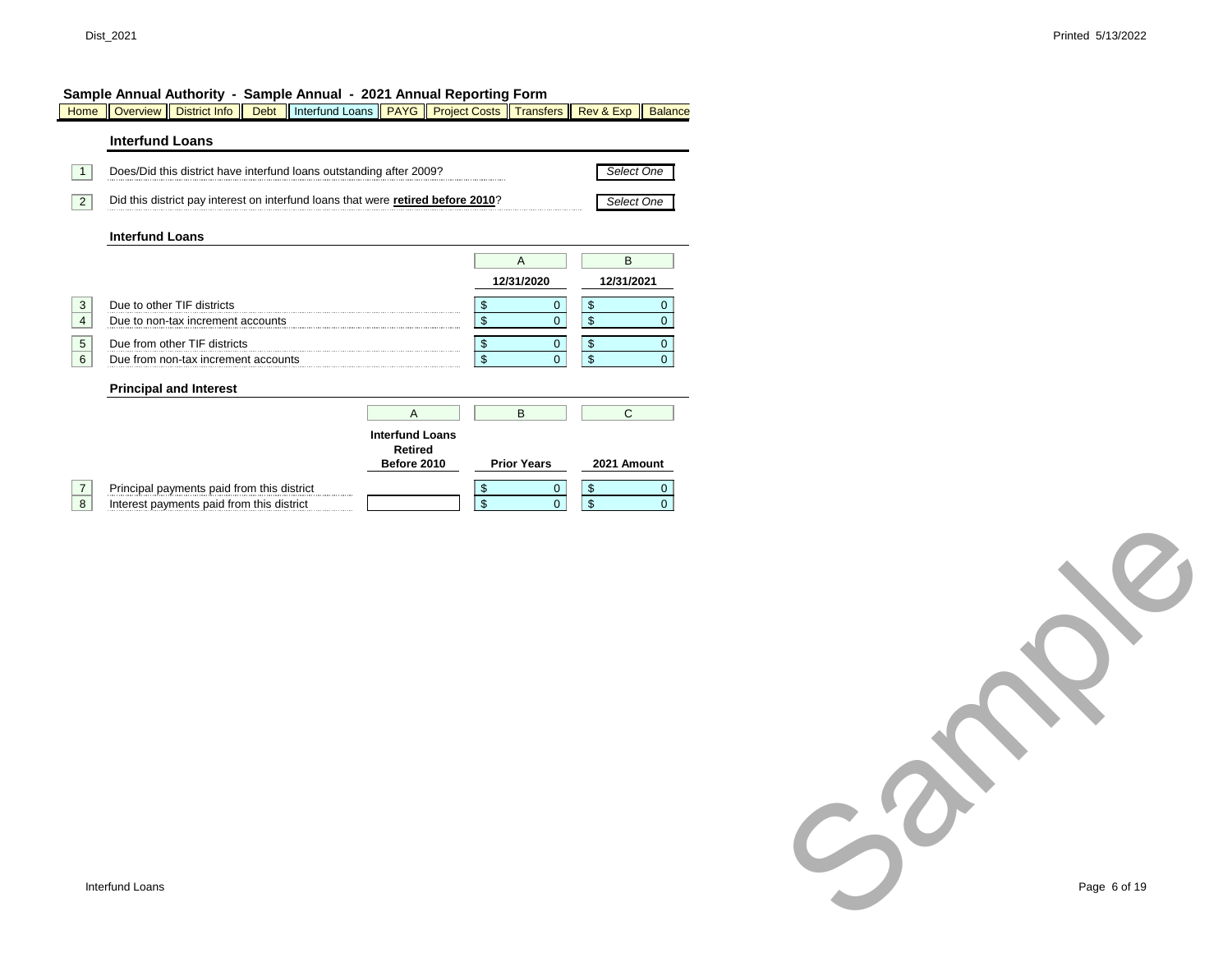| A           | $\,$ B                                                                    | $\mathsf{C}$                                                 | D          | E.                   | F.                                       | ${\mathsf G}$ |  |
|-------------|---------------------------------------------------------------------------|--------------------------------------------------------------|------------|----------------------|------------------------------------------|---------------|--|
|             |                                                                           | Name of Second Party (District or Non-Tax Increment Account) | Resolution | Final                |                                          | Authorized    |  |
| <b>Type</b> | <b>District</b>                                                           | <b>Non-Tax Increment Account</b>                             | Date       | <b>Maturity Date</b> | <b>Interest Rate Range</b>               | Amount        |  |
|             |                                                                           |                                                              |            |                      | $\%$<br>$\overline{a}$                   |               |  |
|             |                                                                           |                                                              |            |                      | $\%$<br>$\overline{a}$                   |               |  |
|             |                                                                           |                                                              |            |                      | $\%$<br>L,                               |               |  |
|             |                                                                           |                                                              |            |                      | $\%$<br>$\overline{\phantom{a}}$         |               |  |
|             |                                                                           |                                                              |            |                      | $\%$<br>$\overline{\phantom{a}}$         |               |  |
|             |                                                                           |                                                              |            |                      | $\%$<br>$\sim$                           |               |  |
|             |                                                                           |                                                              |            |                      | $\%$<br>$\overline{a}$                   |               |  |
|             |                                                                           |                                                              |            |                      | $\%$<br>$\overline{\phantom{a}}$         |               |  |
|             |                                                                           |                                                              |            |                      | $\%$<br>$\overline{a}$                   |               |  |
|             |                                                                           |                                                              |            |                      | %<br>$\overline{a}$                      |               |  |
|             |                                                                           |                                                              |            |                      | $\%$<br>$\sim$                           |               |  |
|             |                                                                           |                                                              |            |                      | $\%$<br>$\blacksquare$                   |               |  |
|             |                                                                           |                                                              |            |                      | $\%$<br>$\sim$                           |               |  |
|             |                                                                           |                                                              |            |                      | $\%$<br>$\overline{a}$<br>$\overline{a}$ |               |  |
|             |                                                                           |                                                              |            |                      | %<br>$\blacksquare$                      |               |  |
|             |                                                                           |                                                              |            |                      | $\%$<br>$\%$<br>$\overline{\phantom{a}}$ |               |  |
|             |                                                                           |                                                              |            |                      | $\%$<br>$\overline{a}$                   |               |  |
|             |                                                                           |                                                              |            |                      | $\%$<br>$\overline{a}$                   |               |  |
|             |                                                                           |                                                              |            |                      | %<br>$\overline{a}$                      |               |  |
|             | If you need to report additional interfund loans, please contact the OSA. |                                                              |            |                      |                                          |               |  |
|             | Comments (500 Character limit):                                           |                                                              |            |                      |                                          |               |  |
|             |                                                                           |                                                              |            |                      |                                          |               |  |
|             |                                                                           |                                                              |            |                      |                                          |               |  |
|             |                                                                           |                                                              |            |                      |                                          |               |  |
|             |                                                                           |                                                              |            |                      |                                          |               |  |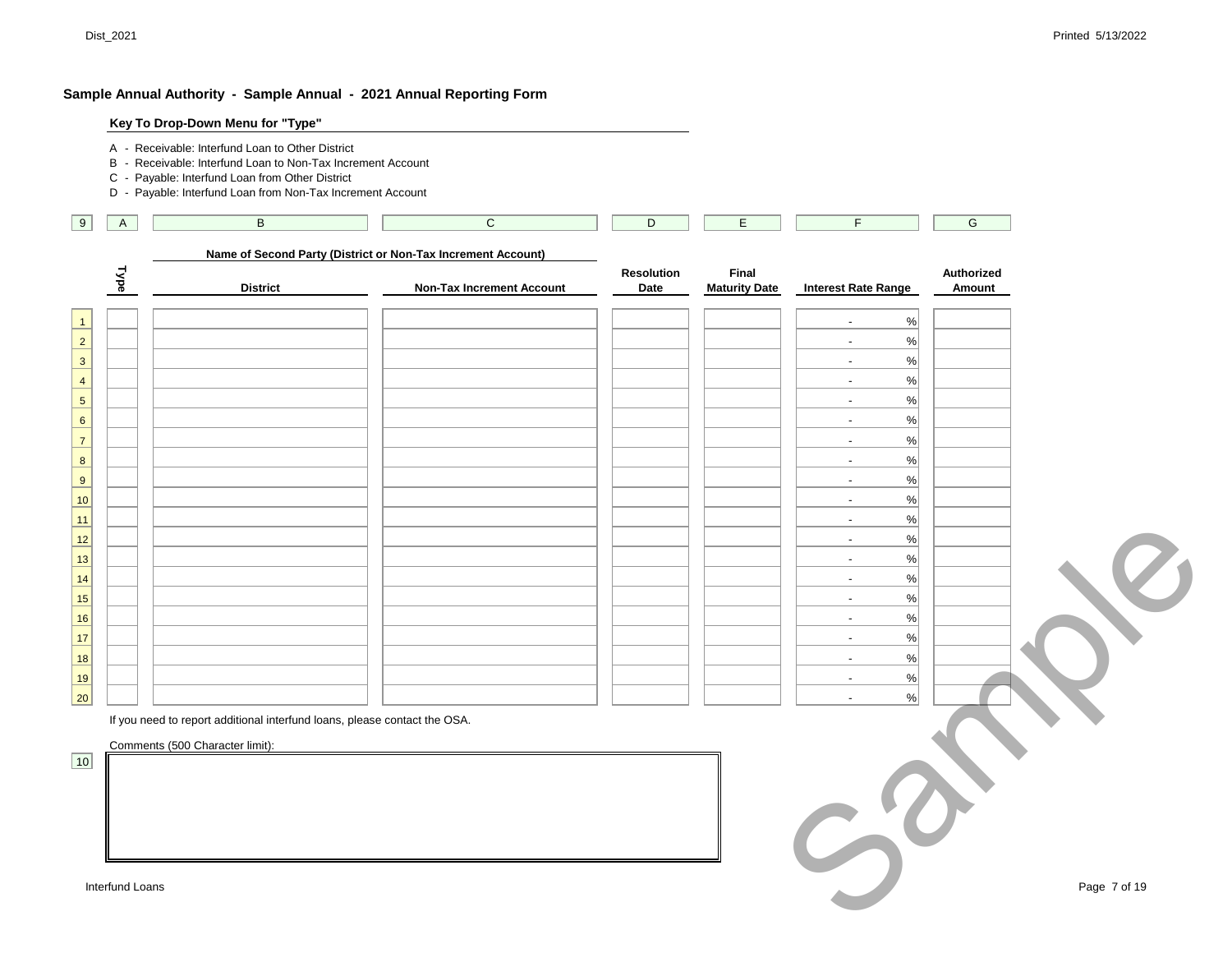|                          | H                                    |                        | J                                   | K                     |                                                              | M                                                 | $\mathsf{N}$                       | $\circ$     | P                                       | $\mathsf Q$               | $\mathsf{R}$ | $\mathsf S$                 |
|--------------------------|--------------------------------------|------------------------|-------------------------------------|-----------------------|--------------------------------------------------------------|---------------------------------------------------|------------------------------------|-------------|-----------------------------------------|---------------------------|--------------|-----------------------------|
|                          |                                      |                        |                                     | Principal             |                                                              |                                                   |                                    |             |                                         | Interest                  |              | <b>Terms</b>                |
|                          | <b>Prior Years</b><br>Draw<br>Amount | 2021<br>Draw<br>Amount | Paid/Rec'd in<br><b>Prior Years</b> | Paid/Rec'd in<br>2021 | <b>Additions/</b><br><b>Reductions</b><br><b>Prior Years</b> | <b>Additions/</b><br><b>Reductions</b><br>in 2021 | Outstanding                        | Due in 2022 | Paid/<br>Rec'd in<br><b>Prior Years</b> | Paid/<br>Rec'd in<br>2021 | Due in 2022  | <b>Modified</b><br>in 2021? |
| $\mathbf{1}$             |                                      |                        |                                     |                       |                                                              |                                                   | $$\mathbb{S}$$<br>$\overline{0}$   |             |                                         |                           |              |                             |
| $\overline{2}$           |                                      |                        |                                     |                       |                                                              |                                                   | $\$\$<br>$\overline{0}$            |             |                                         |                           |              |                             |
| $\mathsf 3$              |                                      |                        |                                     |                       |                                                              |                                                   | $\$\$<br>$\overline{0}$            |             |                                         |                           |              |                             |
| $\overline{4}$           |                                      |                        |                                     |                       |                                                              |                                                   | $\$\$<br>$\overline{0}$            |             |                                         |                           |              |                             |
| $\overline{\phantom{a}}$ |                                      |                        |                                     |                       |                                                              |                                                   | $$\mathfrak{s}$$<br>$\overline{0}$ |             |                                         |                           |              |                             |
| $6 \overline{}$          |                                      |                        |                                     |                       |                                                              |                                                   | $$\mathfrak{s}$$<br>$\overline{0}$ |             |                                         |                           |              |                             |
| $\overline{7}$           |                                      |                        |                                     |                       |                                                              |                                                   | $$\mathfrak{s}$$<br>$\overline{0}$ |             |                                         |                           |              |                             |
| $\frac{8}{1}$            |                                      |                        |                                     |                       |                                                              |                                                   | $$\mathfrak{s}$$<br>$\overline{0}$ |             |                                         |                           |              |                             |
| $\overline{9}$           |                                      |                        |                                     |                       |                                                              |                                                   | $\,$<br>$\overline{0}$             |             |                                         |                           |              |                             |
| 10 <sub>1</sub>          |                                      |                        |                                     |                       |                                                              |                                                   | $$\mathfrak{s}$$<br>$\overline{0}$ |             |                                         |                           |              |                             |
| 11<br>-                  |                                      |                        |                                     |                       |                                                              |                                                   | $\,$<br>$\overline{0}$             |             |                                         |                           |              |                             |
| $\overline{12}$          |                                      |                        |                                     |                       |                                                              |                                                   | $\,$<br>$\overline{0}$             |             |                                         |                           |              |                             |
| 13                       |                                      |                        |                                     |                       |                                                              |                                                   | $$\mathfrak{s}$$<br>$\overline{0}$ |             |                                         |                           |              |                             |
| 14                       |                                      |                        |                                     |                       |                                                              |                                                   | $$\mathfrak{s}$$<br>$\overline{0}$ |             |                                         |                           |              |                             |
| $\frac{15}{1}$           |                                      |                        |                                     |                       |                                                              |                                                   | $$\mathfrak{s}$$<br>$\overline{0}$ |             |                                         |                           |              |                             |
| 16                       |                                      |                        |                                     |                       |                                                              |                                                   | $$\mathfrak{s}$$<br>$\overline{0}$ |             |                                         |                           |              |                             |
| 17 <sup>2</sup><br>۰     |                                      |                        |                                     |                       |                                                              |                                                   | $\$\$<br>$\mathbf{0}$              |             |                                         |                           |              |                             |
| $\frac{18}{1}$           |                                      |                        |                                     |                       |                                                              |                                                   | $\$\$<br>$\overline{0}$            |             |                                         |                           |              |                             |
| 19                       |                                      |                        |                                     |                       |                                                              |                                                   | $\,$<br>$\overline{0}$             |             |                                         |                           |              |                             |
| 20                       |                                      |                        |                                     |                       |                                                              |                                                   | $\mathsf{\$}$<br>$\overline{0}$    |             |                                         |                           |              |                             |

 $S^{\delta}$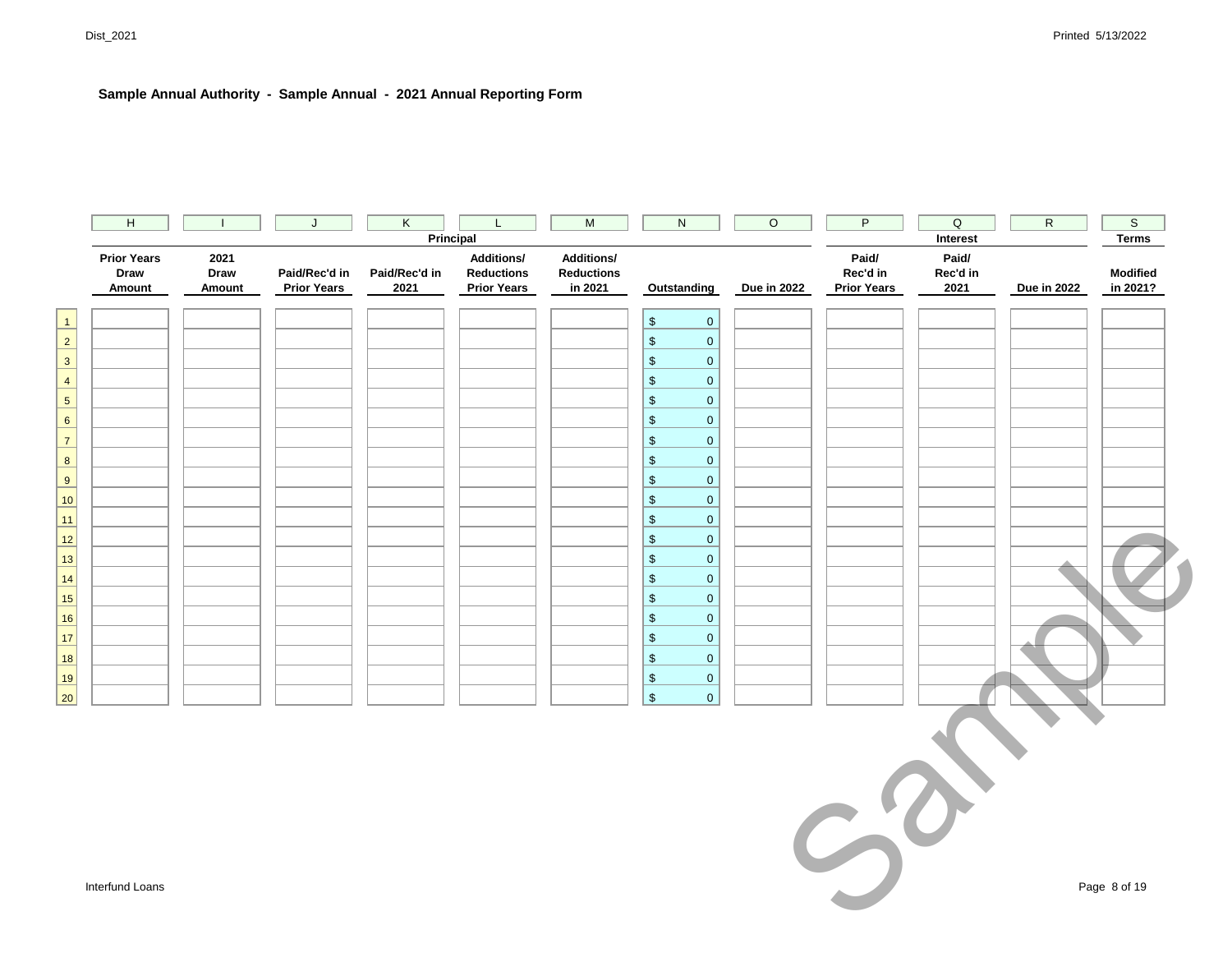Home Overview District Info Debt | Interfund Loans | PAYG | Project Costs | Transfers | Rev & Exp | Balance Sheet | EIC | ADS | Comments

#### **Pay-As-You-Go (PAYG) Financing**

1 Are there any PAYG obligations for this district?

For the section below, report only the documented PAYG costs to be repaid with tax increment.

|                | TOT the accupit below, report only the accumented FATO coata to be repaid with tax increment. |                                       |                |                                   |                                   |                                   |                               |                                   |                        |
|----------------|-----------------------------------------------------------------------------------------------|---------------------------------------|----------------|-----------------------------------|-----------------------------------|-----------------------------------|-------------------------------|-----------------------------------|------------------------|
|                |                                                                                               | A                                     |                | B                                 | C.                                | D                                 | F                             |                                   | G                      |
|                |                                                                                               | <b>Total All PAYG</b><br>Through 2021 |                | PAYG <sub>1</sub><br>Through 2021 | PAYG <sub>2</sub><br>Through 2021 | PAYG <sub>3</sub><br>Through 2021 | <b>PAYG 4 Through</b><br>2021 | PAYG <sub>5</sub><br>Through 2021 | PAYG 6<br>Through 2021 |
|                | <b>DOCUMENTED PAYG COSTS</b>                                                                  |                                       |                |                                   |                                   |                                   |                               |                                   |                        |
| $\overline{2}$ | Land/building acquisition                                                                     |                                       | $\Omega$       |                                   |                                   |                                   |                               |                                   |                        |
| $\mathsf 3$    | Site improvements/preparation costs                                                           |                                       | 0              |                                   |                                   |                                   |                               |                                   |                        |
| $\overline{4}$ | Utilities                                                                                     |                                       | $\overline{0}$ |                                   |                                   |                                   |                               |                                   |                        |
| $\,$ 5 $\,$    | Other public improvements                                                                     |                                       | $\overline{0}$ |                                   |                                   |                                   |                               |                                   |                        |
| 6              | Construction of affordable housing                                                            |                                       | $\mathbf{0}$   |                                   |                                   |                                   |                               |                                   |                        |
| $\overline{7}$ | Small city authorized costs, if not already included above                                    |                                       | $\mathbf{0}$   |                                   |                                   |                                   |                               |                                   |                        |
|                |                                                                                               |                                       |                |                                   |                                   |                                   |                               |                                   |                        |
| 8 <sup>1</sup> | Temp Jobs Stimulus [Minn. Stat. § 469.176, subd. 4m]                                          |                                       | $\Omega$       |                                   |                                   |                                   |                               |                                   |                        |
|                | Total documented PAYG costs to be paid with tax                                               |                                       |                |                                   |                                   |                                   |                               |                                   |                        |
| 9              | increment                                                                                     |                                       |                |                                   | $\mathfrak{L}$<br>$\mathbf 0$     |                                   | \$.<br>$\Omega$               |                                   |                        |

*Select One*

**Required Entry: Pay-As-You-Go Obligations of the District**

 $S_{\mathcal{O}}$ 

#### **Principal and Interest**

|    |                                                                | 12/31/2020         | 12/31/2021  |
|----|----------------------------------------------------------------|--------------------|-------------|
| 10 | Outstanding obligation contingent upon available tax increment |                    |             |
|    |                                                                | <b>Prior Years</b> | 2021 Amount |
|    | Principal payments                                             |                    |             |
|    | Interest payments                                              |                    |             |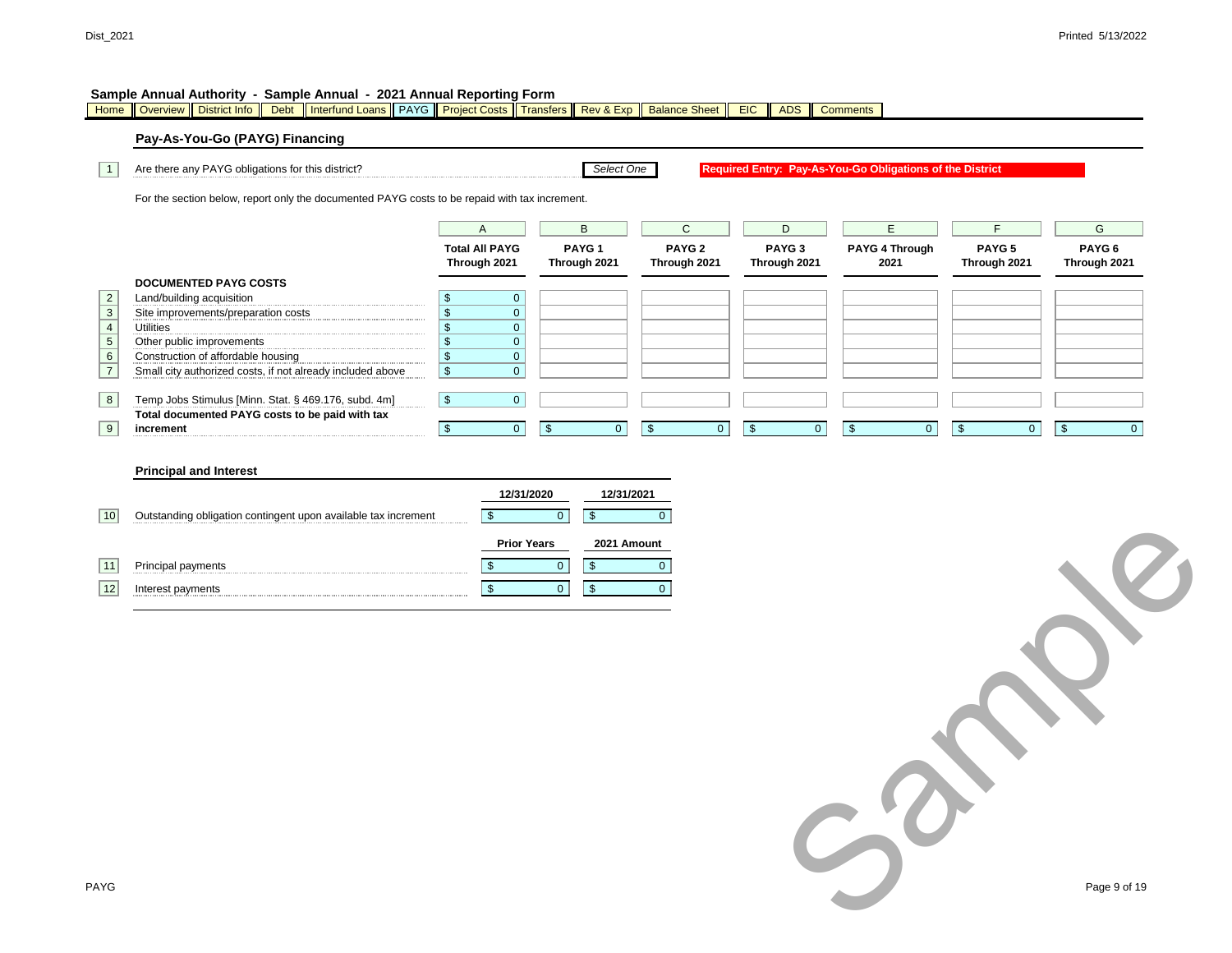| H<br>PAYG <sub>7</sub><br>Through 2021 | PAYG <sub>8</sub><br>Through 2021 | J<br>PAYG <sub>9</sub><br>Through 2021 | K<br><b>PAYG 10</b><br>Through 2021 | <b>DOCUMENTED</b><br><b>PAYG COSTS</b> |                |
|----------------------------------------|-----------------------------------|----------------------------------------|-------------------------------------|----------------------------------------|----------------|
|                                        |                                   |                                        |                                     | Land/Bldg Acq                          | $\overline{2}$ |
|                                        |                                   |                                        |                                     | Site Impv/Prep                         | 3              |
|                                        |                                   |                                        |                                     | <b>Utilities</b>                       | $\overline{4}$ |
|                                        |                                   |                                        |                                     | Other Pub Impr                         | 5              |
|                                        |                                   |                                        |                                     | Affordable Hsq                         | 6              |
|                                        |                                   |                                        |                                     | Small City                             | $\overline{7}$ |
|                                        |                                   |                                        |                                     | Temp Jobs Bill                         | 8              |
| \$                                     | \$<br>O                           | \$<br>0                                | \$<br>0                             | TOTAL                                  | 9              |

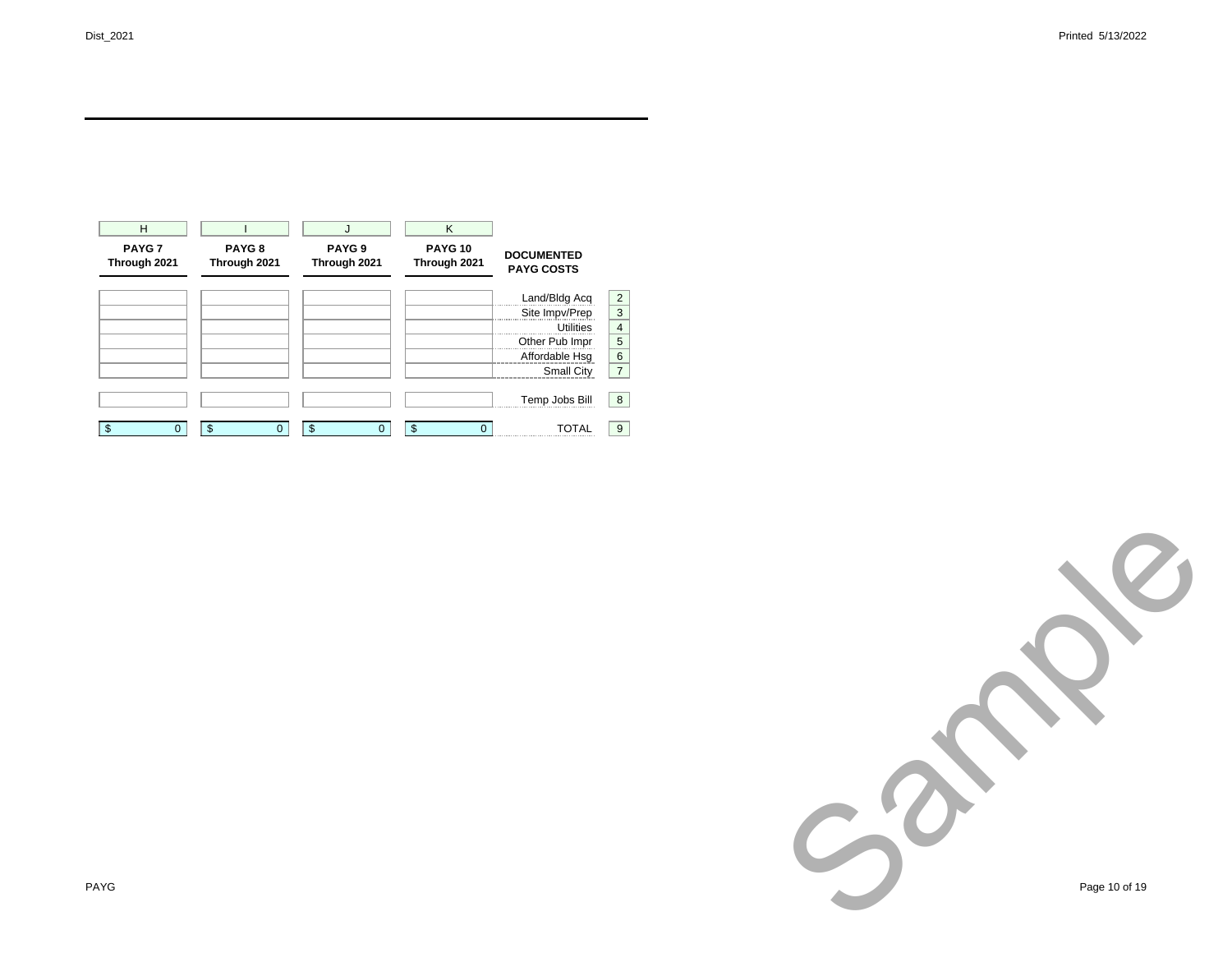| 13 | A                             | B                 | ◡                                    | D                          | ᄇ                                |                             |
|----|-------------------------------|-------------------|--------------------------------------|----------------------------|----------------------------------|-----------------------------|
|    |                               |                   |                                      |                            |                                  |                             |
|    | Name on Development Agreement | <b>Issue Date</b> | <b>Final</b><br><b>Maturity Date</b> | <b>Interest Rate Range</b> | Contract /<br><b>Note Amount</b> | <b>Documented</b><br>Amount |

|                     |  |  |  |                | %    |  | ∩<br>۰D            |   |
|---------------------|--|--|--|----------------|------|--|--------------------|---|
| ◠                   |  |  |  | $\blacksquare$ | %    |  | $\triangle$<br>AD. |   |
| ◠                   |  |  |  |                | %    |  | $\sqrt{2}$<br>A.   |   |
| -                   |  |  |  |                | $\%$ |  | $\triangle$<br>A.  |   |
| 5                   |  |  |  |                | $\%$ |  | $\triangle$<br>۰D  |   |
| $\overline{ }$<br>n |  |  |  |                | $\%$ |  | $\sqrt{2}$<br>۰D   |   |
|                     |  |  |  | -              | %    |  | œ<br>۰U            | ი |
| 8                   |  |  |  |                | %    |  | e<br>A.            |   |
| 9                   |  |  |  |                | $\%$ |  | $\sqrt{2}$<br>A.   | 0 |
| 10 <sup>1</sup>     |  |  |  |                | %    |  | æ                  |   |

Comments (500 Character limit):

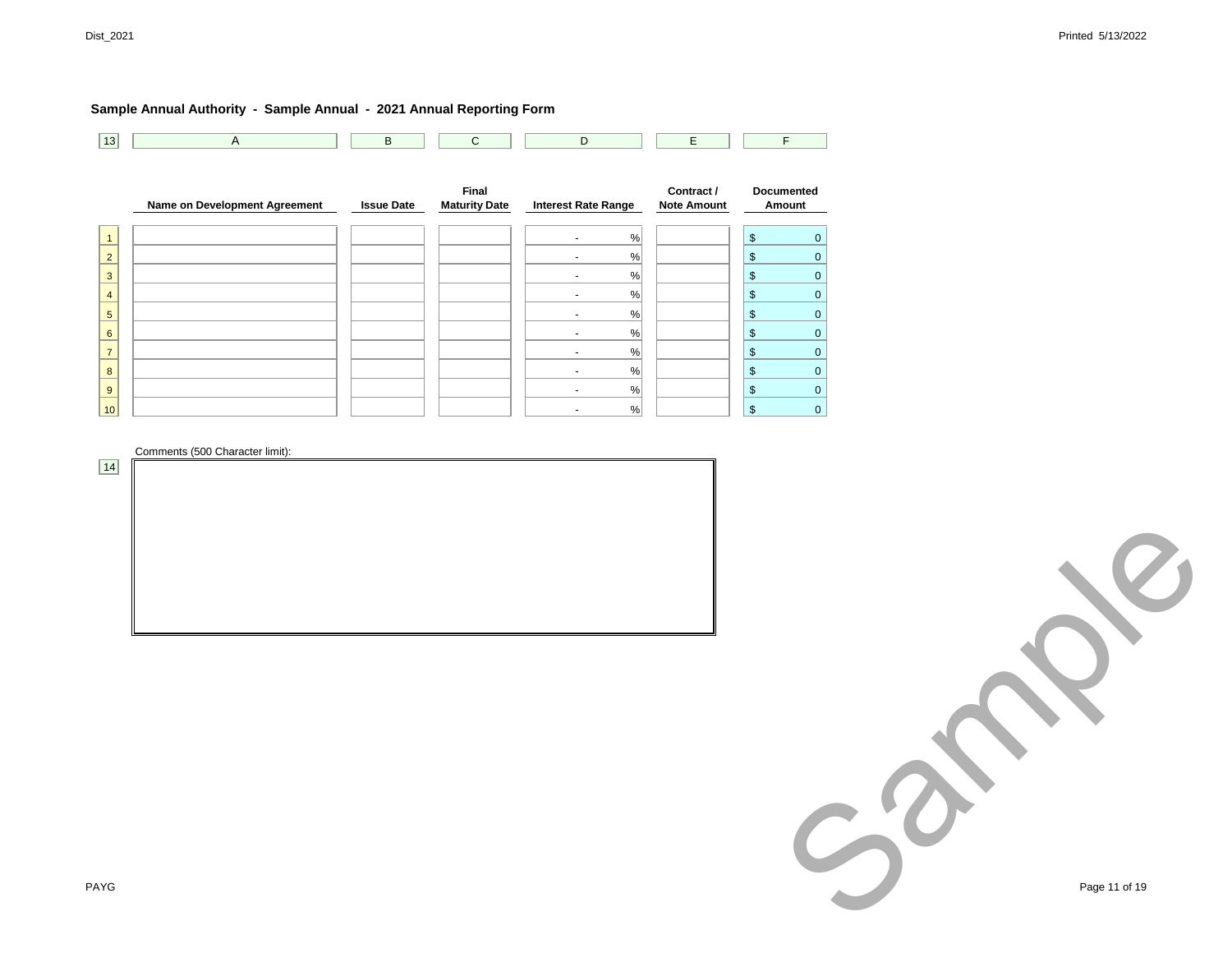| G                      | H                   |                                                              |                                                         | Κ                             |             | M                             | N                               | $\circ$            |                |
|------------------------|---------------------|--------------------------------------------------------------|---------------------------------------------------------|-------------------------------|-------------|-------------------------------|---------------------------------|--------------------|----------------|
| Paid in Prior<br>Years | <b>Paid in 2021</b> | <b>Additions/</b><br><b>Reductions</b><br><b>Prior Years</b> | Principal<br>Additions/<br><b>Reductions</b><br>in 2021 | Outstanding                   | Due in 2022 | <b>Paid in Prior</b><br>Years | Interest<br><b>Paid in 2021</b> | <b>Due in 2022</b> |                |
| $\mathbf{1}$           |                     |                                                              |                                                         | $\frac{1}{2}$<br>$\mathbf{0}$ |             |                               |                                 |                    | $\mathbf{1}$   |
| $\overline{2}$         |                     |                                                              |                                                         | \$<br>$\mathbf 0$             |             |                               |                                 |                    | $\overline{2}$ |
| 3                      |                     |                                                              |                                                         | \$<br>$\mathbf 0$             |             |                               |                                 |                    | 3              |
| $\overline{4}$         |                     |                                                              |                                                         | \$<br>$\mathbf 0$             |             |                               |                                 |                    | $\overline{4}$ |
| $\sqrt{5}$             |                     |                                                              |                                                         | \$<br>$\mathbf 0$             |             |                               |                                 |                    | 5              |
| 6                      |                     |                                                              |                                                         | \$<br>$\mathbf 0$             |             |                               |                                 |                    | 6              |
| $\overline{7}$         |                     |                                                              |                                                         | \$<br>$\mathbf 0$             |             |                               |                                 |                    | $\overline{7}$ |
| 8                      |                     |                                                              |                                                         | $\frac{1}{2}$<br>$\mathbf 0$  |             |                               |                                 |                    | 8              |
| 9                      |                     |                                                              |                                                         | $\frac{1}{2}$<br>$\mathbf 0$  |             |                               |                                 |                    | 9              |
| 10                     |                     |                                                              |                                                         | \$<br>$\mathbf 0$             |             |                               |                                 |                    | 10             |

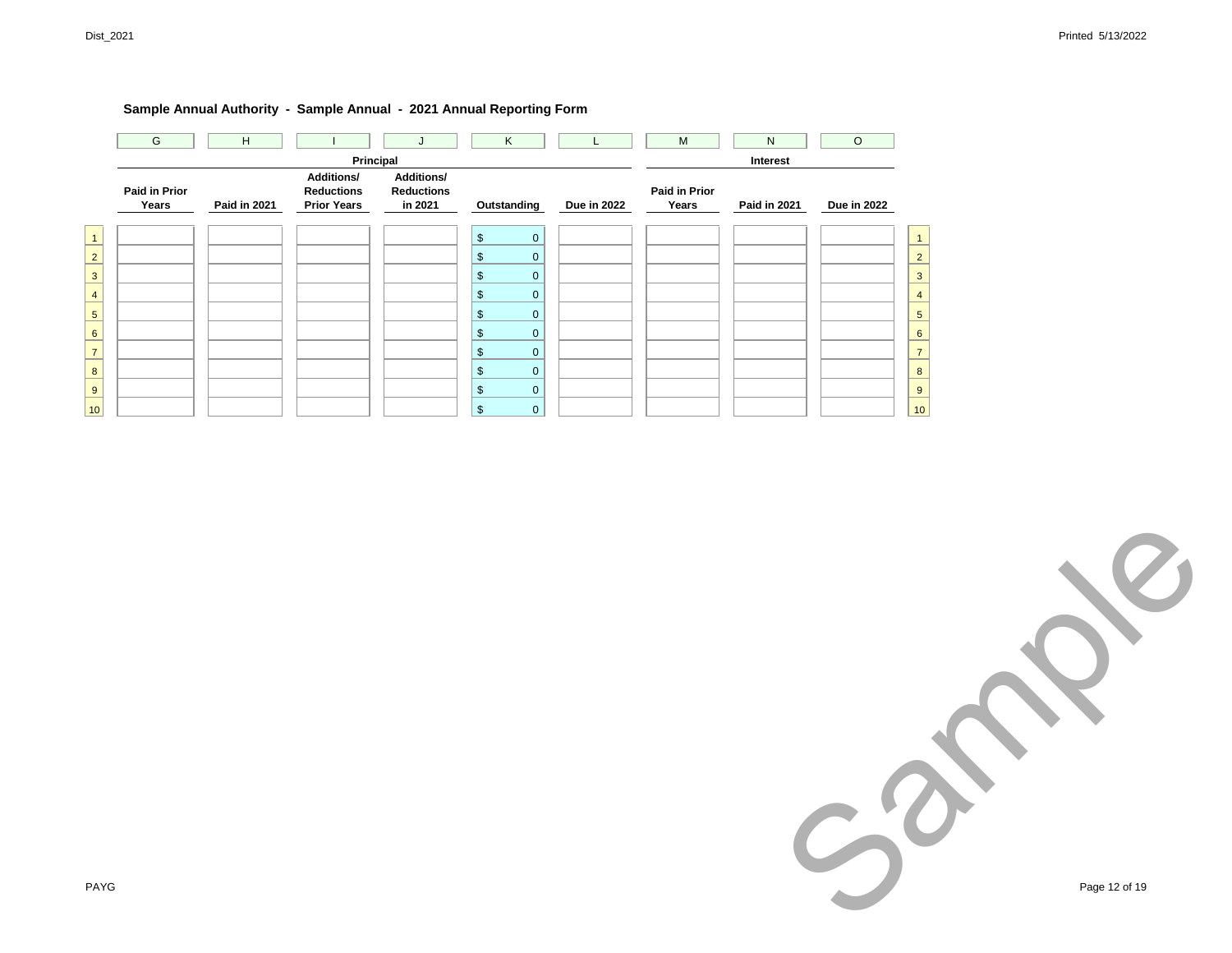#### **Sample Annual Authority - Sample Annual - 2021 Annual Reporting Form**

Home || Overview || District Info || Debt || Interfund Loans || PAYG || Project Costs || Transfers || Rev & Exp || Balance Sheet || EIC || ADS ||

## **Project Costs**

|                                                                                                                                                                                         |                 |                    | B                            |                | $\mathsf{C}$                 |                  |
|-----------------------------------------------------------------------------------------------------------------------------------------------------------------------------------------|-----------------|--------------------|------------------------------|----------------|------------------------------|------------------|
|                                                                                                                                                                                         |                 | <b>Prior Years</b> |                              | 2021 Amount    | <b>Total Through</b><br>2021 |                  |
| PROJECT COSTS (OTHER THAN PAYG)                                                                                                                                                         |                 |                    |                              |                |                              |                  |
| Land/building acquisition                                                                                                                                                               |                 |                    |                              |                | \$                           | $\overline{0}$   |
| Site improvements/preparation costs                                                                                                                                                     |                 |                    |                              |                | \$                           | $\mathbf 0$      |
| <b>Utilities</b>                                                                                                                                                                        |                 |                    |                              |                | \$                           | 0                |
| Other public improvements                                                                                                                                                               |                 |                    |                              |                | \$                           | 0                |
| Construction of affordable housing                                                                                                                                                      |                 |                    |                              |                | \$                           | $\mathbf 0$      |
| Small city authorized costs, if not already included above                                                                                                                              |                 |                    |                              |                | \$                           | 0                |
| Temp Jobs Stimulus [Minn. Stat. § 469.176, subd. 4m]                                                                                                                                    |                 |                    |                              |                | \$                           | 0                |
| Temp Transfer Authority [Minn. Stat. § 469.176, subd. 4n]                                                                                                                               | \$              | $\overline{0}$     | $\mathfrak{S}$               | $\mathbf{0}$   | \$                           | $\mathbf 0$      |
| Authority administrative costs<br>County administrative costs                                                                                                                           |                 |                    |                              |                | \$<br>\$                     | $\mathbf 0$<br>0 |
| Subtract prior years' costs paid with public funds other than tax increment                                                                                                             |                 |                    |                              |                | \$                           | $\mathbf{0}$     |
|                                                                                                                                                                                         |                 |                    |                              |                |                              |                  |
| Total Project Costs (Other than PAYG) Paid or Financed with Tax<br><b>Increment and/or TIF Bond Proceeds</b>                                                                            | $\mathbf{5}$ \$ |                    | $0$ $\blacktriangleright$ \$ | $\overline{0}$ | $\sqrt[6]{3}$                | $\overline{0}$   |
|                                                                                                                                                                                         |                 |                    |                              |                |                              |                  |
|                                                                                                                                                                                         |                 |                    |                              |                |                              |                  |
| <b>PROJECT COSTS (PAYG)</b>                                                                                                                                                             |                 |                    |                              |                |                              |                  |
| Land/building acquisition                                                                                                                                                               |                 |                    |                              |                | \$                           | $\mathbf{0}$     |
| Site improvements/preparation costs                                                                                                                                                     |                 |                    |                              |                | \$                           | $\mathbf{0}$     |
| <b>Utilities</b>                                                                                                                                                                        |                 |                    |                              |                | \$                           | $\mathbf{0}$     |
| Other public improvements                                                                                                                                                               |                 |                    |                              |                | \$                           | $\mathbf{0}$     |
| Construction of affordable housing                                                                                                                                                      |                 |                    |                              |                | \$                           | $\mathbf{0}$     |
| Small city authorized costs, if not already included above                                                                                                                              |                 |                    |                              |                | \$                           | 0                |
| Temp Jobs Stimulus [Minn. Stat. § 469.176, subd. 4m]                                                                                                                                    |                 |                    |                              |                | \$                           | $\mathbf{0}$     |
| Total Documented Project Costs (PAYG) to be Paid with Tax                                                                                                                               |                 |                    |                              |                |                              |                  |
| Increment                                                                                                                                                                               |                 |                    |                              |                | \$                           | $\overline{0}$   |
|                                                                                                                                                                                         |                 |                    |                              |                |                              |                  |
|                                                                                                                                                                                         |                 |                    |                              |                |                              |                  |
|                                                                                                                                                                                         | $\mathsf{I}$    |                    | ь                            |                | $\mathfrak{S}$               | $\overline{0}$   |
|                                                                                                                                                                                         |                 |                    |                              |                |                              |                  |
|                                                                                                                                                                                         |                 |                    |                              |                |                              |                  |
|                                                                                                                                                                                         |                 |                    |                              |                |                              |                  |
|                                                                                                                                                                                         |                 |                    |                              |                |                              |                  |
|                                                                                                                                                                                         |                 |                    |                              |                |                              |                  |
|                                                                                                                                                                                         |                 |                    |                              |                |                              |                  |
|                                                                                                                                                                                         |                 |                    |                              |                |                              |                  |
|                                                                                                                                                                                         |                 |                    |                              |                |                              |                  |
|                                                                                                                                                                                         |                 |                    |                              |                |                              |                  |
|                                                                                                                                                                                         |                 |                    |                              |                |                              |                  |
|                                                                                                                                                                                         |                 |                    |                              |                |                              |                  |
| Amount of any payments included above for activities and improvements<br>located outside the TIF district and paid for or financed with tax increment<br>including administrative costs |                 |                    |                              |                |                              |                  |
|                                                                                                                                                                                         |                 |                    |                              |                |                              |                  |
|                                                                                                                                                                                         |                 |                    |                              |                |                              |                  |
| roject Costs                                                                                                                                                                            |                 |                    |                              |                |                              | Page 13 of 19    |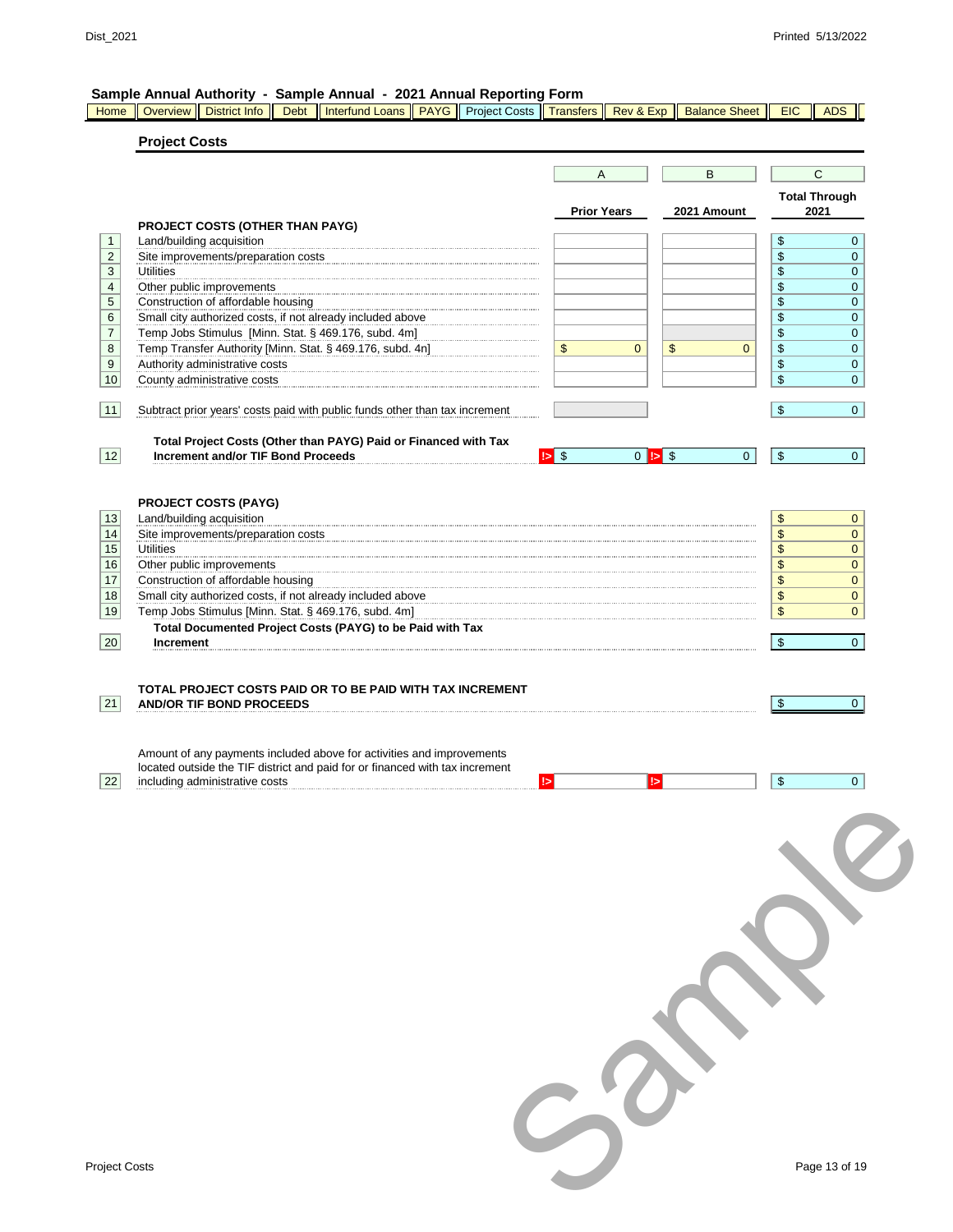#### Home | Overview || District Info || Debt || Interfund Loans || PAYG || Project Costs || Transfers |<mark>| Rev & Exp || Balance Sheet || EIC || ADS || Comments</mark> |

|                 | <b>Transfers Between TIF Districts</b>                                                                                                                      |                                                         |                                                            |                                                                            |                                                                                                                                                                               |
|-----------------|-------------------------------------------------------------------------------------------------------------------------------------------------------------|---------------------------------------------------------|------------------------------------------------------------|----------------------------------------------------------------------------|-------------------------------------------------------------------------------------------------------------------------------------------------------------------------------|
| $\vert$ 1       | Are there any transfers of tax increment to or from the TIF district?                                                                                       |                                                         |                                                            | Select One                                                                 | Required Entry: Transfers In/Out of the District                                                                                                                              |
|                 | A                                                                                                                                                           | В                                                       | $\mathsf{C}$                                               | $\overline{\mathsf{D}}$                                                    |                                                                                                                                                                               |
|                 | <b>District Name</b>                                                                                                                                        | <b>Prior Years</b>                                      | 2021 Amount                                                | <b>Total Through</b><br>2021                                               |                                                                                                                                                                               |
| $\vert$ 2       | <b>TRANSFERS IN</b><br>Transfers of tax increment from other TIF districts                                                                                  |                                                         |                                                            |                                                                            |                                                                                                                                                                               |
|                 | $\mathbf{1}$<br>$\overline{2}$                                                                                                                              |                                                         |                                                            | $\pmb{0}$<br>\$<br>$$\mathbb{S}$$<br>$\mathbf 0$                           |                                                                                                                                                                               |
|                 | $\overline{\mathbf{3}}$<br>$\overline{4}$                                                                                                                   |                                                         |                                                            | $$\mathbb{S}$$<br>$\mathbf 0$<br>\$<br>$\mathbf 0$                         |                                                                                                                                                                               |
|                 | $\overline{5}$<br>$6\overline{6}$                                                                                                                           |                                                         |                                                            | $$\mathbb{S}$$<br>$\overline{0}$<br>$\sqrt{3}$<br>$\overline{0}$           |                                                                                                                                                                               |
|                 | $\overline{7}$<br>$\overline{\mathbf{8}}$                                                                                                                   |                                                         |                                                            | $$\mathbb{S}$$<br>$\overline{0}$<br>$$\mathbb{S}$$<br>$\mathbf 0$          |                                                                                                                                                                               |
|                 | 9                                                                                                                                                           |                                                         |                                                            | $\sqrt{2}$<br>$\overline{0}$<br>$\mathbb S$<br>$\overline{0}$              |                                                                                                                                                                               |
|                 | $\frac{10}{11}$<br>$\overline{12}$                                                                                                                          |                                                         |                                                            | $\sqrt{3}$<br>$\overline{0}$<br>$$\mathbb{S}$$<br>$\overline{0}$           |                                                                                                                                                                               |
|                 | 13<br>14                                                                                                                                                    |                                                         |                                                            | $$\mathbb{S}$$<br>$\mathbf 0$<br>$\frac{1}{2}$<br>$\overline{0}$           |                                                                                                                                                                               |
|                 | 15<br>16                                                                                                                                                    |                                                         |                                                            | $$\mathbb{S}$$<br>$\overline{0}$<br>$\sqrt{3}$<br>$\overline{0}$           |                                                                                                                                                                               |
|                 | 17<br>18                                                                                                                                                    |                                                         |                                                            | $$\mathbb{S}$$<br>$\overline{0}$<br>$$\mathbb{S}$$<br>$\mathbf{0}$         |                                                                                                                                                                               |
|                 | 19<br>20 <sup>°</sup>                                                                                                                                       |                                                         |                                                            | $\sqrt{2}$<br>$\mathbf{0}$<br>$\overline{\mathcal{F}}$<br>$\overline{0}$   |                                                                                                                                                                               |
| 3               | <b>Total Transfers In</b>                                                                                                                                   | $\mathbf{0}$<br>$\mathbf{\$}$                           | 0 <sup>1</sup>                                             | l s<br>$\circ$                                                             |                                                                                                                                                                               |
| $\vert 4 \vert$ | <b>TRANSFERS OUT</b><br>Transfers of tax increment to other TIF districts                                                                                   |                                                         |                                                            |                                                                            |                                                                                                                                                                               |
|                 | $\mathbf{1}$<br>$\overline{2}$                                                                                                                              |                                                         |                                                            | $\sqrt{2}$<br>$\overline{0}$<br>$\mathbb S$<br>$\mathbf 0$                 |                                                                                                                                                                               |
|                 | $\overline{\mathbf{3}}$<br>$\overline{4}$                                                                                                                   |                                                         |                                                            | $$\mathbb{S}$$<br>$\overline{0}$<br>$$\mathbb{S}$$<br>$\mathbf 0$          |                                                                                                                                                                               |
|                 | $\sqrt{5}$<br>$6\overline{6}$                                                                                                                               |                                                         |                                                            | \$<br>$\mathbf{0}$<br>$\overline{\mathcal{S}}$<br>$\overline{0}$           |                                                                                                                                                                               |
|                 | $\overline{7}$<br>$\overline{\mathbf{8}}$                                                                                                                   |                                                         |                                                            | $\sqrt{2}$<br>$\pmb{0}$<br>$$\mathbb{S}$$<br>$\overline{0}$                |                                                                                                                                                                               |
|                 | 9<br>10                                                                                                                                                     |                                                         |                                                            | $\mathbf 0$<br>$\frac{1}{2}$<br>$$\mathbb{S}$$<br>$\overline{0}$           |                                                                                                                                                                               |
|                 | 11<br>12                                                                                                                                                    |                                                         |                                                            | $\$$<br>$\mathbf 0$<br>$$\mathbb{S}$$<br>$\overline{0}$                    |                                                                                                                                                                               |
|                 | 13<br>14                                                                                                                                                    |                                                         |                                                            | $\sqrt{2}$<br>$\overline{0}$<br>$\mathbb S$<br>$\overline{0}$              |                                                                                                                                                                               |
|                 | $\frac{15}{16}$                                                                                                                                             |                                                         |                                                            | $\sqrt{2}$<br>$\mathbf 0$<br>$\mathbb{S}$<br>$\mathbf 0$                   |                                                                                                                                                                               |
|                 | 17<br>18                                                                                                                                                    |                                                         |                                                            | $\overline{0}$<br>$$\mathbb{S}$$<br>$\mathbb{S}$<br>$\mathbf 0$            |                                                                                                                                                                               |
|                 | 19<br>$20\,$                                                                                                                                                |                                                         |                                                            | $\overline{\mathcal{F}}$<br>$\overline{0}$<br>$\sqrt{2}$<br>$\overline{0}$ |                                                                                                                                                                               |
| 5               | <b>Total Transfers Out</b>                                                                                                                                  | $\overline{0}$<br>$\vert$ \$                            | 0 <br>S                                                    | \$<br> 0                                                                   |                                                                                                                                                                               |
|                 | Transfers Under 2021 Temporary Transfer Authority                                                                                                           |                                                         |                                                            |                                                                            |                                                                                                                                                                               |
| 6               | Are there any transfers to non-TIF district accounts under Minn. Stat. § 469.176, subd. 4n (2021 Temporary Transfer Authority)?<br><b>TRANSFER ACTIVITY</b> |                                                         |                                                            |                                                                            | Select One                                                                                                                                                                    |
| 7               | Transfers to another fund or account under Minn. Stat. § 469.176, subd. 4n                                                                                  |                                                         |                                                            |                                                                            |                                                                                                                                                                               |
|                 | Α<br>В                                                                                                                                                      | С                                                       | D                                                          | Ε                                                                          | G<br>F<br>н                                                                                                                                                                   |
|                 | <b>Fund/Account</b><br><b>Receiving Fransfer</b><br>2021 Transfers                                                                                          | <b>Transfers (per Spending Plans)</b><br>2022 Transters | <u>i otal</u>                                              | <b>Prior Years</b>                                                         | <b>Expenditures of Transferred Increment</b><br><b>Transfers Back</b><br>Remaining<br>to TIF (Total)<br>2021<br>Total thru 2021<br><b>Balance</b>                             |
|                 |                                                                                                                                                             |                                                         | $\mathbf 0$<br>\$<br>$\mathbf 0$<br>S                      |                                                                            | $\frac{3}{9}$<br>$\overline{\mathbf{0}}$<br>$$\mathbb{S}$$<br>$\overline{0}$<br>$\mathbf 0$<br>$\theta$<br>$\mathfrak{s}$                                                     |
|                 |                                                                                                                                                             |                                                         | $\mathbf 0$<br>S<br>$\bullet$<br>\$                        |                                                                            | $\sqrt[6]{3}$<br>$\overline{0}$<br>$\overline{0}$<br>$\frac{1}{2}$<br>$\mathbf{\hat{S}}$<br>$\mathbf 0$<br>$\sqrt{3}$<br>$\overline{0}$                                       |
|                 |                                                                                                                                                             |                                                         | $\mathbf 0$<br>\$<br>$\mathbf{0}$<br>S<br>$\mathbf 0$<br>S |                                                                            | $\mathbf{\hat{s}}$<br>$\overline{0}$<br>$\sqrt{3}$<br>$\mathbf 0$<br>$\mathbf{\hat{s}}$<br>$\overline{0}$<br>$\mathbf{0}$<br>$\sqrt{2}$                                       |
|                 |                                                                                                                                                             |                                                         | $\mathbf{0}$<br>\$                                         |                                                                            | $\overline{0}$<br>$\mathbf{0}$<br>$\sqrt{3}$<br>$\sqrt{3}$<br>$\overline{0}$<br>$\sqrt{3}$<br>$\mathbf 0$<br>$\mathbf{s}$<br>$\sqrt{3}$<br>$\mathfrak{s}$                     |
| 8               | <b>Total Transfer Activity</b><br>$\overline{0}$<br>$\sqrt{3}$                                                                                              | $\overline{0}$<br><b>S</b>                              | $\overline{0}$<br>$\pmb{0}$<br>$\sqrt{3}$                  | $\bullet$<br>$\sqrt{3}$                                                    | $\overline{0}$<br>$\overline{0}$<br>$\overline{\mathbf{0}}$<br>$\overline{0}$<br>$\overline{\phantom{0}}$<br>$\sqrt{3}$<br>$\sqrt{3}$<br>$\sqrt{S}$<br>$\alpha$<br>$\sqrt{S}$ |
|                 |                                                                                                                                                             |                                                         |                                                            |                                                                            |                                                                                                                                                                               |
|                 |                                                                                                                                                             |                                                         |                                                            |                                                                            |                                                                                                                                                                               |
|                 |                                                                                                                                                             |                                                         |                                                            |                                                                            |                                                                                                                                                                               |
|                 |                                                                                                                                                             |                                                         |                                                            |                                                                            |                                                                                                                                                                               |
|                 |                                                                                                                                                             |                                                         |                                                            |                                                                            |                                                                                                                                                                               |
|                 |                                                                                                                                                             |                                                         |                                                            |                                                                            |                                                                                                                                                                               |
|                 |                                                                                                                                                             |                                                         |                                                            |                                                                            |                                                                                                                                                                               |
|                 |                                                                                                                                                             |                                                         |                                                            |                                                                            |                                                                                                                                                                               |
|                 |                                                                                                                                                             |                                                         |                                                            |                                                                            |                                                                                                                                                                               |
|                 |                                                                                                                                                             |                                                         |                                                            |                                                                            |                                                                                                                                                                               |
|                 |                                                                                                                                                             |                                                         |                                                            |                                                                            |                                                                                                                                                                               |
|                 |                                                                                                                                                             |                                                         |                                                            |                                                                            |                                                                                                                                                                               |
| nsfers          |                                                                                                                                                             |                                                         |                                                            |                                                                            | Page 14 of 19                                                                                                                                                                 |
|                 |                                                                                                                                                             |                                                         |                                                            |                                                                            |                                                                                                                                                                               |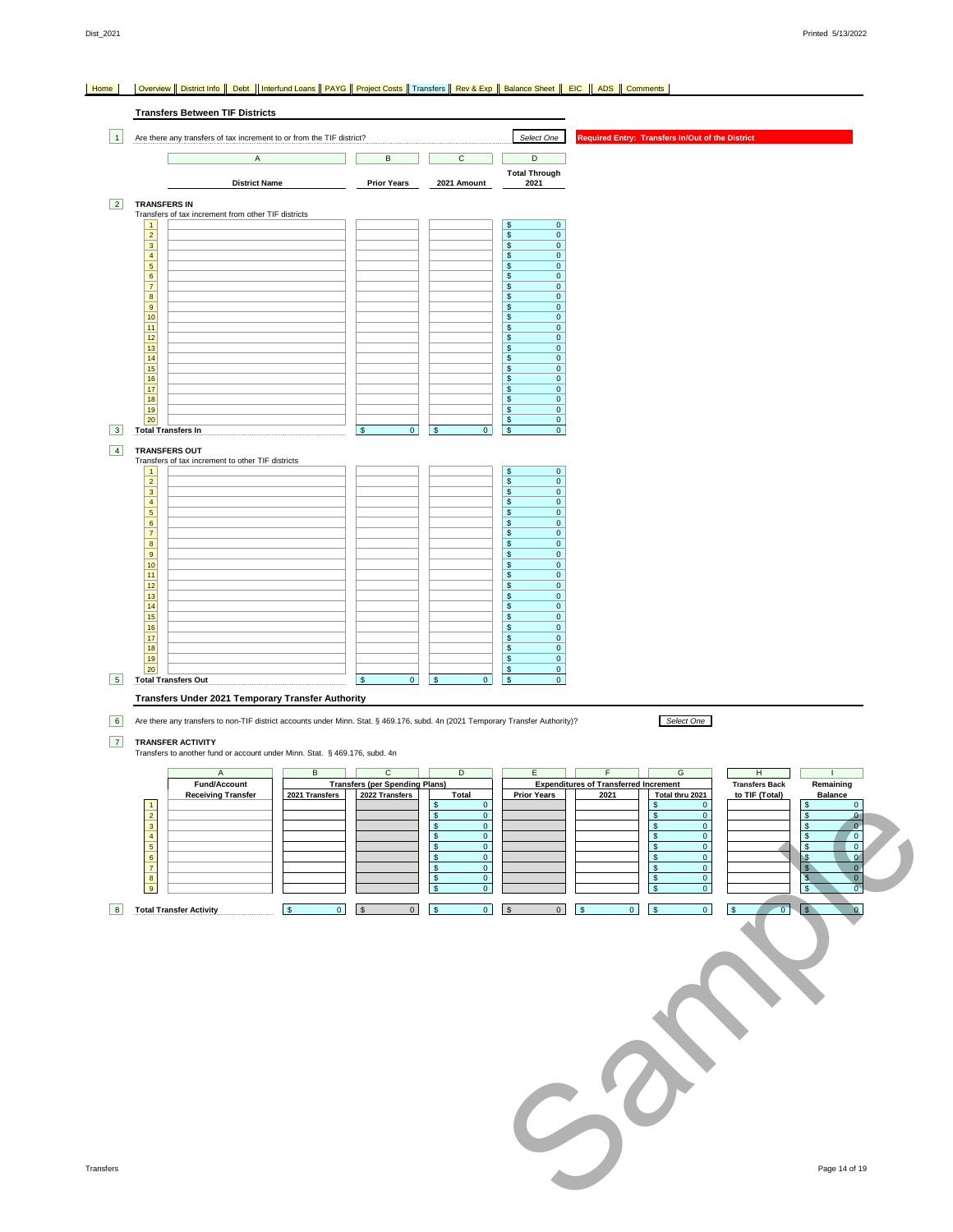|                | Sample Annual Authority - Sample Annual - 2021 Annual Reporting Form                   |                                                        |                                            |                              |
|----------------|----------------------------------------------------------------------------------------|--------------------------------------------------------|--------------------------------------------|------------------------------|
| Home           | Interfund Loans   PAYG   Project Costs   Transfers<br>Overview   District Info<br>Debt | Rev & Exp                                              | <b>Balance Sheet</b>                       | <b>EIC</b><br><b>AD</b>      |
|                | Revenues, Expenditures, and Changes in Tax Increment Balance                           |                                                        |                                            |                              |
|                |                                                                                        | A                                                      | B                                          | $\overline{C}$               |
|                |                                                                                        |                                                        |                                            |                              |
|                |                                                                                        | <b>Prior Years</b>                                     | 2021 Amount                                | <b>Total Through</b><br>2021 |
|                | <b>REVENUES</b>                                                                        |                                                        |                                            |                              |
| $\mathbf{1}$   | Tax increment revenues distributed from the county                                     |                                                        | \$                                         | $\mathbf{0}$                 |
| $\overline{2}$ | Interest and investment earnings                                                       |                                                        | \$                                         | $\mathbf 0$                  |
| 3              | <b>TIF Credits</b>                                                                     |                                                        | \$                                         | $\mathbf{0}$                 |
| 4              | Loan/advance repayments                                                                |                                                        | \$<br>\$                                   | 0<br>$\mathbf 0$             |
| 5<br>6         | Lease proceeds<br>Repayments or return of tax increment per agreements                 |                                                        | \$                                         | $\mathbf 0$                  |
| $\overline{7}$ | <b>Total Revenues</b>                                                                  | $ 5 $ \$<br>$0 \Leftrightarrow$ \$                     | $\mathsf{\$}$<br>$\overline{0}$            | $\overline{0}$               |
|                |                                                                                        |                                                        |                                            |                              |
|                | <b>EXPENDITURES</b>                                                                    |                                                        |                                            |                              |
| 8              | Project costs (other than PAYG)                                                        | $\boldsymbol{\$}$<br>$\frac{1}{2}$<br>$\mathbf{0}$     | $\mathbf{0}$<br>$\sqrt[6]{\frac{1}{2}}$    | $\mathbf 0$                  |
| 9              | Tax increment returned to the county                                                   | !>                                                     | $\sqrt[6]{\frac{1}{2}}$                    | $\overline{0}$               |
|                | <b>Bond Payments</b>                                                                   |                                                        |                                            |                              |
|                | Principal                                                                              |                                                        |                                            |                              |
| 10             | Payments for PAYG note or contract                                                     | \$<br>\$<br>$\mathbf{0}$                               | \$<br>$\mathbf{0}$                         | $\mathbf{0}$                 |
| 11             | Payments on all other TIF bonds                                                        | $\overline{\$}$<br>$\,$<br>$\overline{0}$              | $\$\$<br>$\overline{0}$                    | $\mathbf{0}$                 |
|                | Interest                                                                               |                                                        |                                            |                              |
| 12             | Interest on PAYG                                                                       | \$<br>\$<br>0                                          | \$<br>$\mathbf{0}$                         | $\mathbf{0}$                 |
| 13             | Interest on all other (TIF and Non-TIF) bonds                                          | $\mathbf{0}$<br>\$<br>\$                               | $\,$<br>$\overline{0}$                     | 0                            |
| 14             | Interest on interfund loans                                                            | $\,$<br>\$<br>$\overline{0}$<br>$\,$<br>$\mathbf 0$    | \$<br>$\mathbf{0}$<br>$\,$<br>$\mathbf 0$  | 0                            |
| 15             | <b>Total Expenditures</b>                                                              | \$                                                     |                                            | $\overline{0}$               |
| 16             | Revenues over (under) expenditures                                                     | $\overline{0}$<br>\$<br>\$                             | \$<br>$\mathbf{0}$                         | $\overline{0}$               |
|                |                                                                                        |                                                        |                                            |                              |
|                | <b>OTHER SOURCES AND USES</b>                                                          |                                                        |                                            |                              |
| 17             | Transfers in                                                                           | \$<br>\$<br>$\overline{0}$                             | \$<br>$\mathbf{0}$                         | $\mathbf 0$                  |
| 18             | Transfers out                                                                          | \$<br>$\overline{0}$<br>\$                             | $\,$<br>$\mathbf{0}$                       | 0                            |
| 19<br>20       | TIF Bonds issued (other than refunding bonds)                                          | $\mathbf{0}$<br>\$<br>\$<br>\$<br>\$<br>$\overline{0}$ | $\mathbf{0}$<br>\$<br>\$<br>$\overline{0}$ | $\mathbf 0$<br>$\mathbf 0$   |
| 21             | Refunding TIF bonds issued<br><b>TIF Bonds refunded</b>                                |                                                        | \$                                         | 0                            |
| 22             | TIF Bond discount                                                                      |                                                        | \$                                         | $\mathbf 0$                  |
| 23             | TIF Bond premium                                                                       |                                                        | \$                                         | $\mathbf 0$                  |
| 24             | Sales of property                                                                      |                                                        | \$                                         | 0                            |
| 25             | Other (see instructions, comment required)                                             |                                                        | \$                                         | $\pmb{0}$                    |
| 26             | <b>Total Other Sources and Uses</b>                                                    | $  \cdot  $ \$<br>$0 \Leftrightarrow$ \$               | \$<br>$\mathbf{0}$                         | 0                            |
| 27             | Net change in tax increment balances                                                   | \$<br>0<br>\$                                          | \$<br>0                                    | 0                            |
|                |                                                                                        |                                                        |                                            |                              |
| 28             | Tax Increment balance (beginning 01/01/2021)                                           | \$                                                     | $\overline{0}$                             |                              |
|                |                                                                                        |                                                        |                                            |                              |
| 29             | Tax Increment balance (ending 12/31/2021)                                              | $\sqrt[6]{\frac{1}{2}}$                                | $\Omega$                                   |                              |
|                |                                                                                        |                                                        |                                            |                              |
|                | Comments (500 Character limit):                                                        |                                                        |                                            |                              |
| 30             |                                                                                        |                                                        |                                            |                              |
|                |                                                                                        |                                                        |                                            |                              |
|                |                                                                                        |                                                        |                                            |                              |
|                |                                                                                        |                                                        |                                            |                              |
|                |                                                                                        |                                                        |                                            |                              |
|                |                                                                                        |                                                        |                                            |                              |
|                |                                                                                        |                                                        |                                            |                              |
|                |                                                                                        |                                                        |                                            |                              |
|                |                                                                                        |                                                        |                                            |                              |
|                |                                                                                        |                                                        |                                            |                              |
|                |                                                                                        |                                                        |                                            |                              |
|                |                                                                                        |                                                        |                                            |                              |
|                |                                                                                        |                                                        |                                            |                              |
|                |                                                                                        |                                                        |                                            |                              |
| Rev & Exp      |                                                                                        |                                                        |                                            | Page 15 of 19                |
|                |                                                                                        |                                                        |                                            |                              |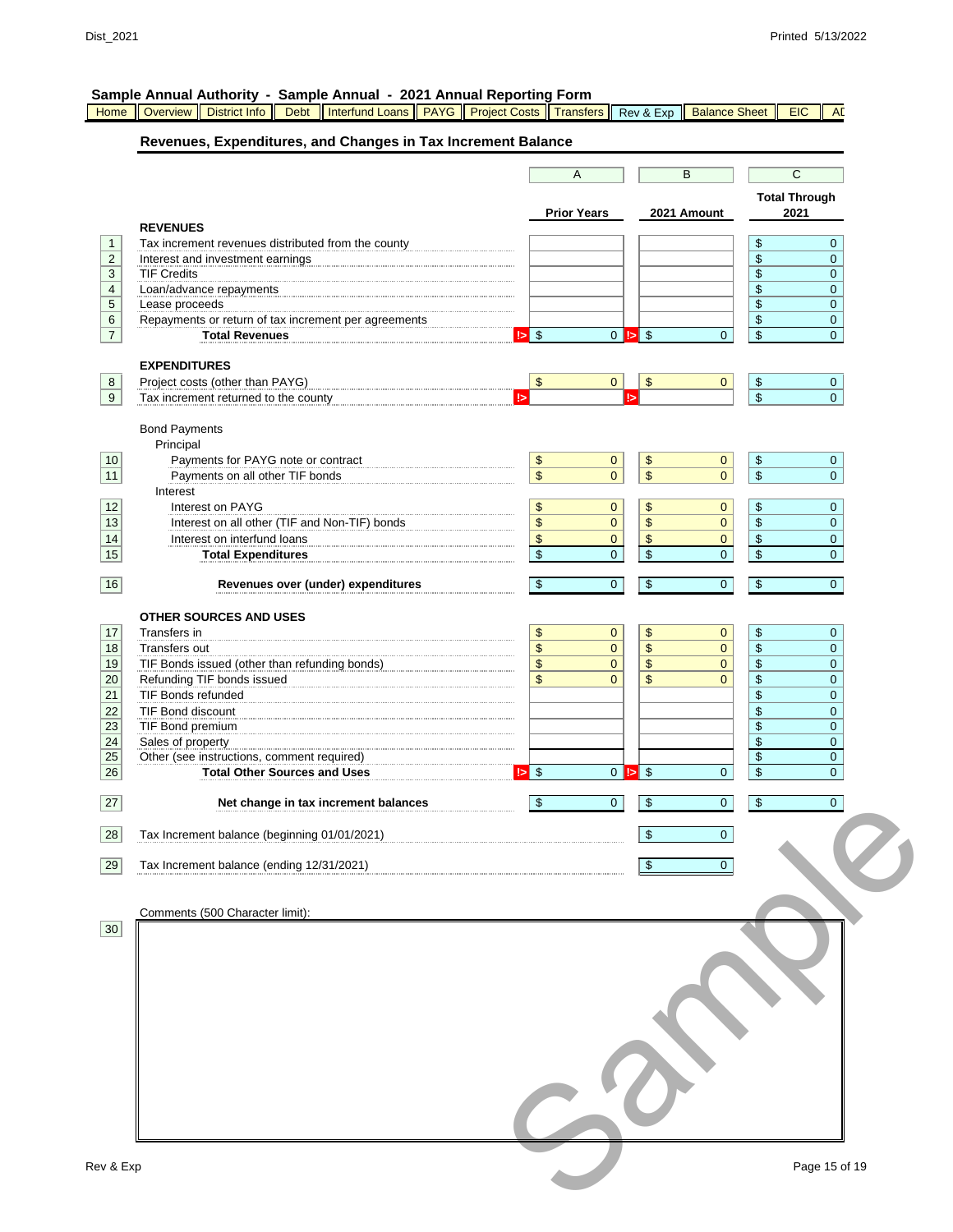|  |  | Home Overview District Info   Debt   Interfund Loans   PAYG   Project Costs   Transfers   Rev & Exp   Balance |  |  |  |
|--|--|---------------------------------------------------------------------------------------------------------------|--|--|--|

## **Balance Sheet**

|                 |                                                    |                           | A                  | B          |                |
|-----------------|----------------------------------------------------|---------------------------|--------------------|------------|----------------|
|                 |                                                    |                           | 12/31/2020         | 12/31/2021 |                |
|                 | <b>ASSETS</b>                                      |                           |                    |            |                |
| $\mathbf{1}$    | Cash                                               |                           |                    |            |                |
| $\overline{c}$  | Investments                                        |                           |                    |            |                |
| $\overline{3}$  | Due from other TIF districts                       | \$                        | $\mathbf{0}$       | \$         | $\mathbf{0}$   |
| $\overline{4}$  | Due from non-tax increment accounts                | \$                        | $\Omega$           | \$         | $\Omega$       |
| 5               | Interest receivable                                |                           |                    |            |                |
| 6               | Taxes receivable                                   |                           |                    |            |                |
| $\overline{7}$  | Other receivables                                  |                           |                    |            |                |
| $\overline{8}$  | Property held for resale                           |                           |                    |            |                |
| $\overline{9}$  | <b>Total Assets</b>                                | \$                        | 0                  | \$         | $\mathbf{0}$   |
|                 |                                                    |                           |                    |            |                |
|                 | <b>LIABILITIES</b>                                 |                           |                    |            |                |
| 10              | Due to other TIF districts                         | \$                        | $\mathbf{0}$       | \$         | $\mathbf{0}$   |
| 11              | Due to non-tax increment accounts                  | \$                        | $\Omega$           | \$         | $\Omega$       |
| 12              | Accounts payable                                   |                           |                    |            |                |
| $\overline{13}$ | Unearned revenue                                   |                           |                    |            |                |
| 14              | <b>Total Liabilities</b>                           | \$                        | $\Omega$           | \$         | $\mathbf{0}$   |
|                 |                                                    |                           |                    |            |                |
| 15              | Deferred Inflows                                   |                           |                    |            |                |
| 16              | <b>Total Liabilities and Deferred Inflows</b>      | \$                        | 0                  | \$         | $\Omega$       |
|                 | <b>TAX INCREMENT BALANCE</b>                       |                           |                    |            |                |
| 17              | <b>Total Tax Increment Balance</b>                 | $\boldsymbol{\mathsf{S}}$ | $\overline{0}$     | $\sqrt{2}$ | $\overline{0}$ |
|                 |                                                    |                           |                    |            |                |
| 18              | <b>Total Liabilities and Tax Increment Balance</b> | \$                        | $\mathbf{0}$<br>!> | -\$        | $\mathbf{0}$   |
|                 |                                                    |                           |                    |            |                |

Sample Page 16 of 19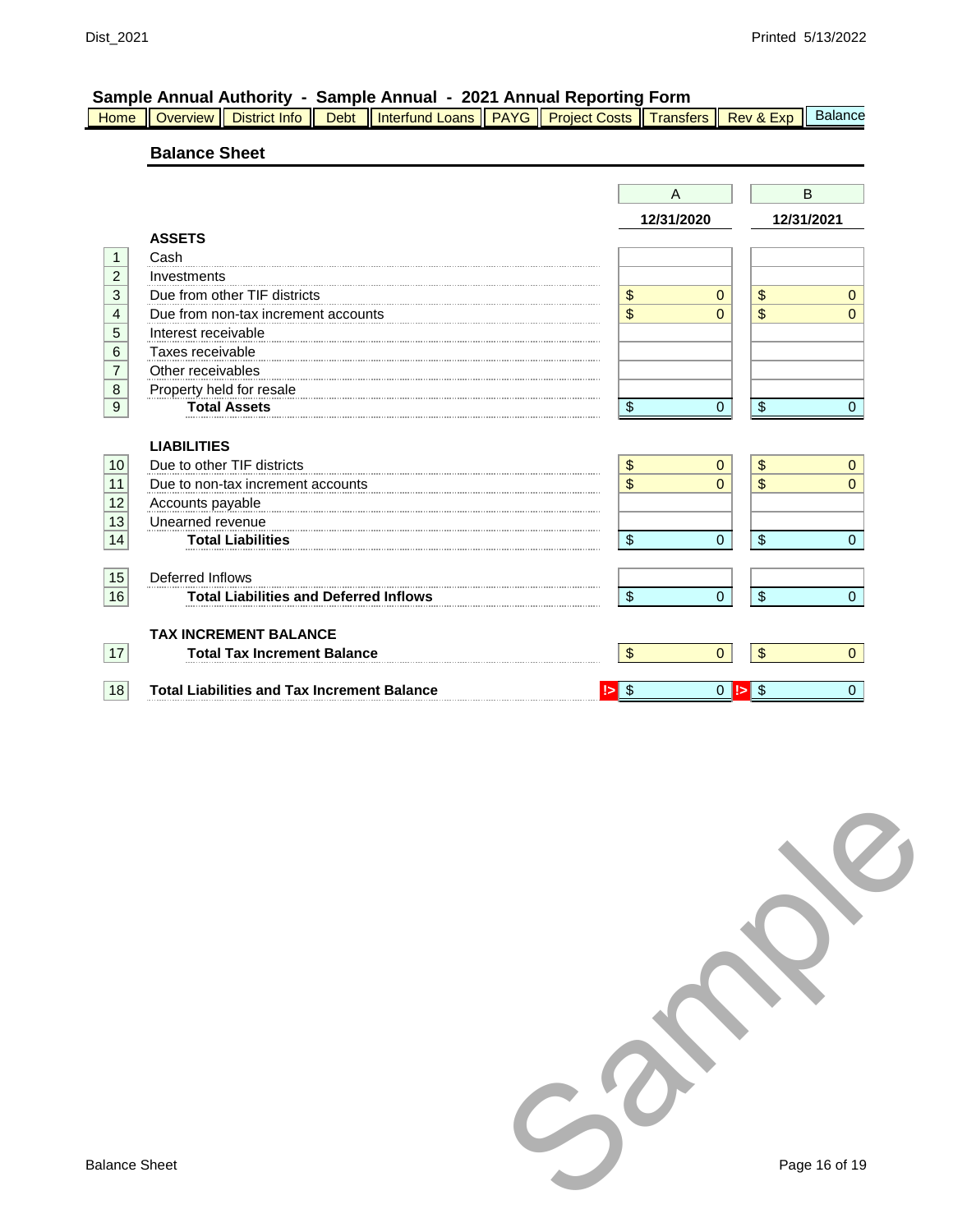|  |  |  |  | Home Hoverview Holstrict Info Holbet Holterfund Loans HPAYG HProject Costs HTransfers HRev & Exp Helalance She |  |  |  |  |  |  |
|--|--|--|--|----------------------------------------------------------------------------------------------------------------|--|--|--|--|--|--|
|--|--|--|--|----------------------------------------------------------------------------------------------------------------|--|--|--|--|--|--|

#### **Excess Increment Calculation**

#### **Excess increment calculation report required?**

If the total costs authorized by the TIF plan to be paid or financed with tax increment from the district exceed the total tax increment collected from the district by 20 percent or more, the excess increment calculation is not required to be reported.

**Excess increment calculation reporting exemption:** Minn. Stat. § 469.176, subd. 2 (g).

| $\mathbf{1}$<br>$\overline{2}$ | Tax increment generated by the district since certification<br>Multiply the above amount by 1.2                                                                                                                                         | \$<br>0<br>\$<br>0  |
|--------------------------------|-----------------------------------------------------------------------------------------------------------------------------------------------------------------------------------------------------------------------------------------|---------------------|
| 3                              | Total costs authorized by the TIF plan to be paid or financed with tax increment                                                                                                                                                        | \$<br>0             |
| 4                              | Based on the calculation above, the Excess Increment Calculation Report is:                                                                                                                                                             | <b>NOT REQUIRED</b> |
|                                | <b>Excess Increment Calculation Report</b>                                                                                                                                                                                              |                     |
| 5                              | Total tax increment generated by the district since certification                                                                                                                                                                       | \$<br>0             |
| 6                              | Subtract total tax increment returned to the county                                                                                                                                                                                     | \$<br>0             |
| $\overline{7}$                 | Subtotal A                                                                                                                                                                                                                              | \$<br>0             |
| $\,8\,$                        | Total costs authorized by the TIF plan to be paid or financed with tax increment                                                                                                                                                        | \$<br>0             |
| 9                              | Subtract authorized costs that have been or will be paid from sources other than tax increment                                                                                                                                          |                     |
| $10$                           | Subtract principal and interest payments due after the year ended December 31, 2021                                                                                                                                                     |                     |
|                                | Add transfers of increment made prior to December 31, 2021, used to pay for Minn. Stat. §                                                                                                                                               |                     |
| 11                             | 469.1763 deficits                                                                                                                                                                                                                       |                     |
| 12                             | Subtotal B                                                                                                                                                                                                                              | 0<br>\$             |
|                                |                                                                                                                                                                                                                                         |                     |
| 13                             | Excess increment (Subtract subtotal B from subtotal A)                                                                                                                                                                                  | 0<br>\$             |
|                                | Subtract any of the authorized uses of excess increment listed below:                                                                                                                                                                   |                     |
| 14                             | Prepayment of any outstanding bonds                                                                                                                                                                                                     |                     |
| 15                             | Discharge of the pledge of tax increment for any outstanding bonds                                                                                                                                                                      |                     |
| 16                             | Payment into an escrow account dedicated to the payment of any outstanding bond                                                                                                                                                         |                     |
| 17                             | Excess increment after subtractions of authorized uses*                                                                                                                                                                                 | $\mathbf{0}$        |
|                                | *Excess increments after subtractions must be returned to the county for distribution to the city, county, and school<br>districts in which the TIF district is located within nine months after the end of the year (by September 30). |                     |
|                                |                                                                                                                                                                                                                                         |                     |
| С                              |                                                                                                                                                                                                                                         | Page 17 of 19       |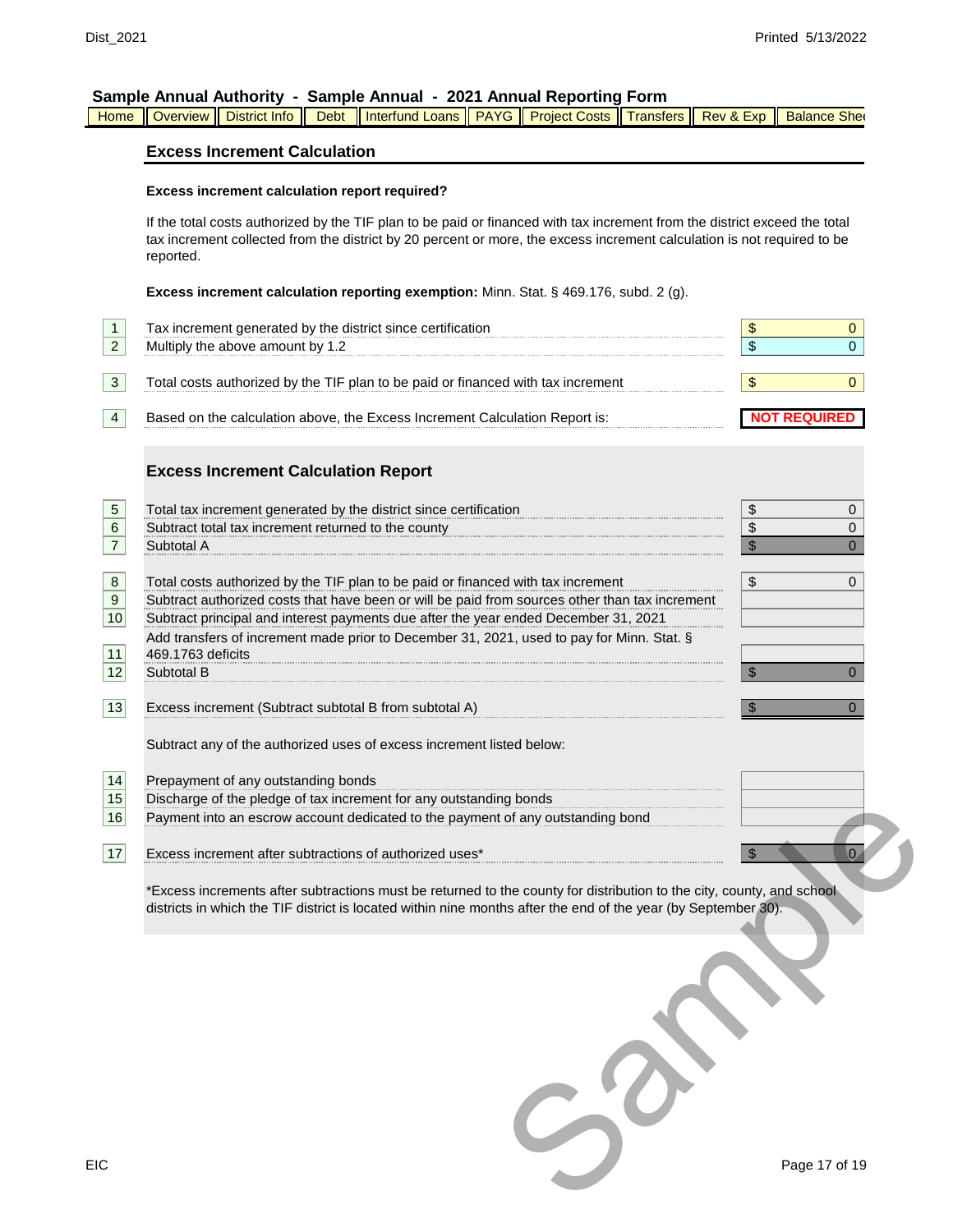**Sample Annual**

| Sample Annual Authority - Sample Annual - 2021 Annual Reporting Form |  |  |  |  |
|----------------------------------------------------------------------|--|--|--|--|
|----------------------------------------------------------------------|--|--|--|--|

|  |  |  |  | Home    Overview    District Info    Debt    Interfund Loans    PAYG    Project Costs    Transfers    Rev & Expr    B |  |  |  |  |  |  |
|--|--|--|--|-----------------------------------------------------------------------------------------------------------------------|--|--|--|--|--|--|
|--|--|--|--|-----------------------------------------------------------------------------------------------------------------------|--|--|--|--|--|--|

## **2021 Annual Disclosure Statement**

|   | Name of Development Authority: | <b>Sample Annual Authority</b> |
|---|--------------------------------|--------------------------------|
| 2 | Name of Municipality:          |                                |
| 3 | (Name of the Newspaper)        | (Date of Publication)          |

The following information represents the annual disclosure of tax increment districts for the year ended December 31, 2021.

|   |                                                                            | 941191971111441 |
|---|----------------------------------------------------------------------------|-----------------|
|   |                                                                            |                 |
|   | Current net tax capacity                                                   |                 |
| 5 | Original net tax capacity                                                  |                 |
| 6 | Captured net tax capacity                                                  |                 |
|   | Principal and interest payments due in 2022                                |                 |
| 8 | Tax increment received in 2021                                             |                 |
| 9 | Tax increment expended in 2021                                             |                 |
|   | Month and year of first tax increment receipt                              | 1900            |
|   | Date of required decertification                                           | 1/0/1900        |
|   | The total increased property taxes to be paid from outside the district if |                 |
|   |                                                                            |                 |

\* The fiscal disparities property tax law provides that the growth in commercial-industrial property tax values is shared throughout the area. In a tax increment financing district, this value sharing can either result in a decrease in tax increment financing district revenue or a tax increase for other properties in the municipality depending on whether the tax increment financing district contributes its share of the growth. Amounts displayed here indicate that the district did not contribute its growth in commercialindustrial property tax values and represent the resulting increase in taxes on other properties in the City for taxes payable in 2021.

|                      | City for taxes payable in 2021.      |                                                                      |
|----------------------|--------------------------------------|----------------------------------------------------------------------|
| 13<br>14<br>15<br>16 | Name:<br>Address:<br>City:<br>State: | Additional information regarding this district may be obtained from: |
| $17\,$<br>18         | Zip Code:<br>Phone:                  | Enter as 6512962551.                                                 |
| 19                   | Email:                               | Enter 'none' if no email address.                                    |
| ΟS                   |                                      | Page 18 of 19                                                        |